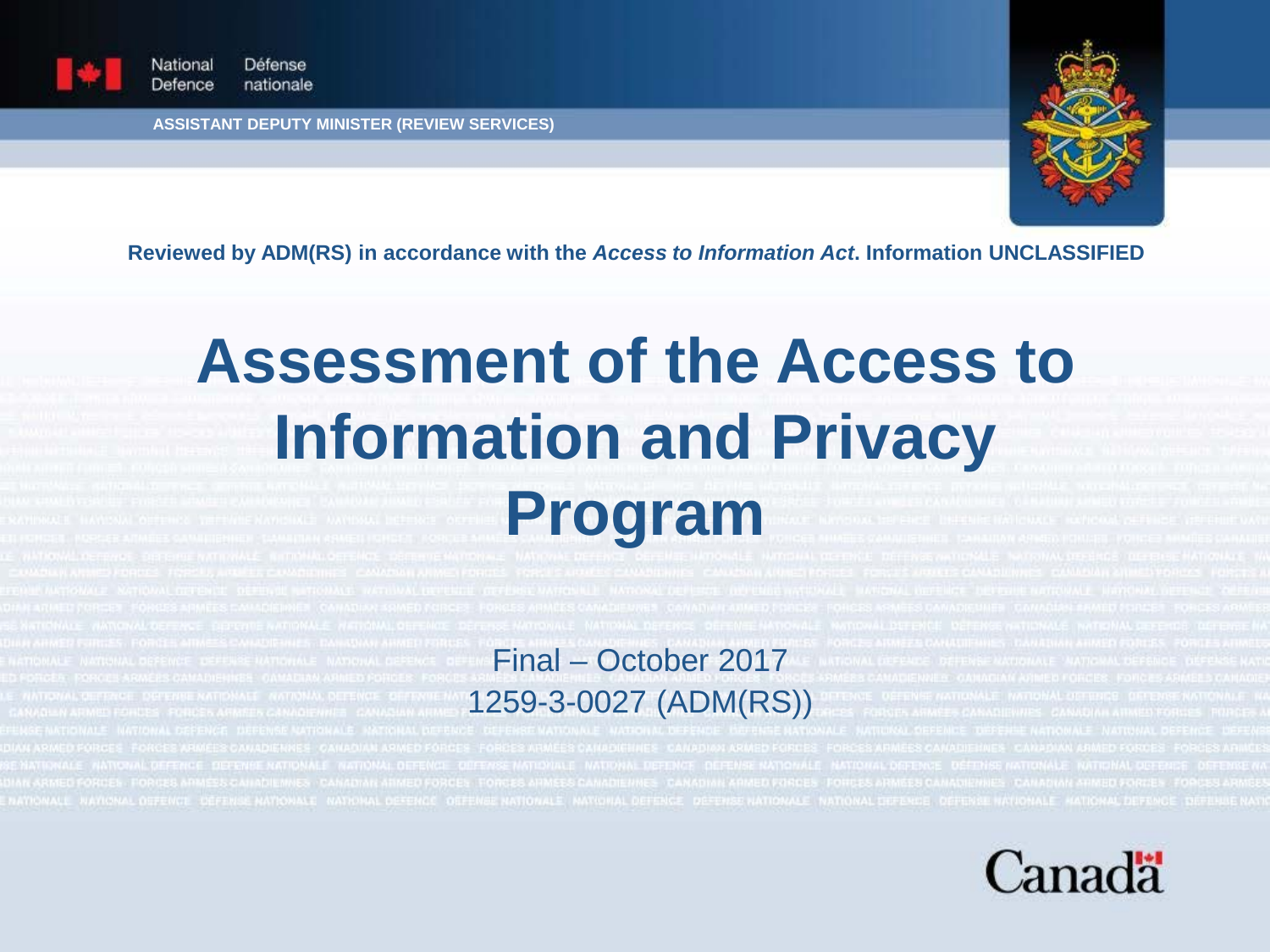### **Acronyms and Abbreviations**

| ADM(IM)     | <b>Assistant Deputy Minister (Information Management)</b> |
|-------------|-----------------------------------------------------------|
| ADM(RS)     | <b>Assistant Deputy Minister (Review Services)</b>        |
| <b>ATI</b>  | <b>Access to Information</b>                              |
| <b>ATIP</b> | Access to Information and Privacy                         |
| <b>CMP</b>  | <b>Chief Military Personnel</b>                           |
| Corp Sec    | <b>Corporate Secretary</b>                                |
| <b>DAIP</b> | Directorate of Access to Information and Privacy          |
| <b>DND</b>  | Department of National Defence                            |
| <b>FY</b>   | <b>Fiscal Year</b>                                        |
| L1          | Level 1                                                   |
| <b>OPI</b>  | <b>Office of Primary Interest</b>                         |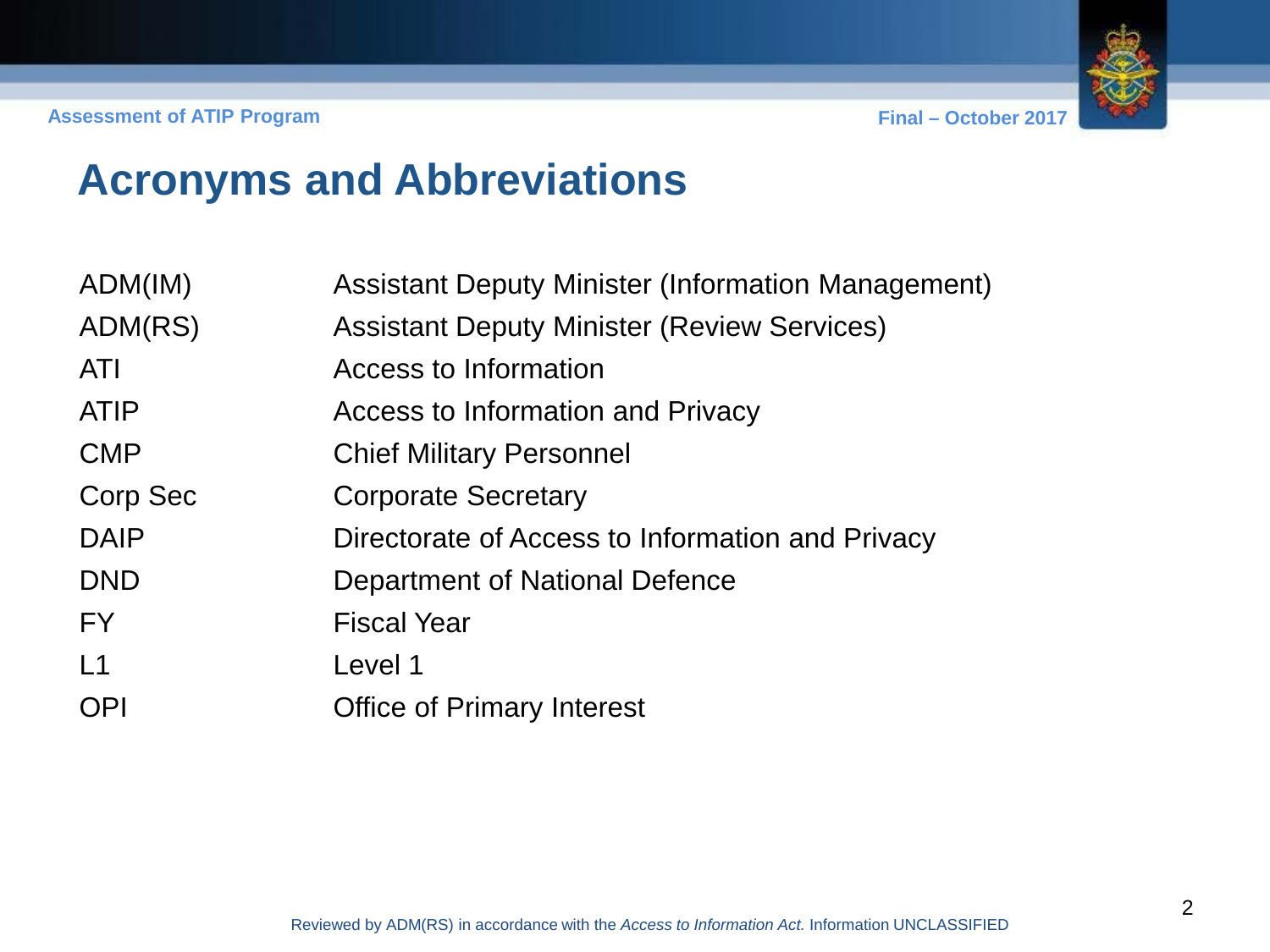**Assessment of ATIP Program Final – October 2017**



### **Background**

- National Defence is subject to the Government of Canada's *Access to Information Act* and *Privacy Act*.
- Based on the Office of the Information Commissioner's 2016/17 annual report, the Department of National Defence (DND) received a score of "Red Alert" on its performance in fiscal year (FY) 2015/16 due to its very high proportion of information requests completed past the statutory date.
- Less than 50 percent of the requests had been completed within the prescribed timeline of 30 calendar days.
- The size of the Access to information (ATI) request backlog has consistently increased over the past five FY.
- As of August 2017, 76 percent of the 1,297 open ATI files had been opened for more than 30 days.
- As of August 2017, 75 percent of the 3,648 open Privacy files had been opened for more than 30 days.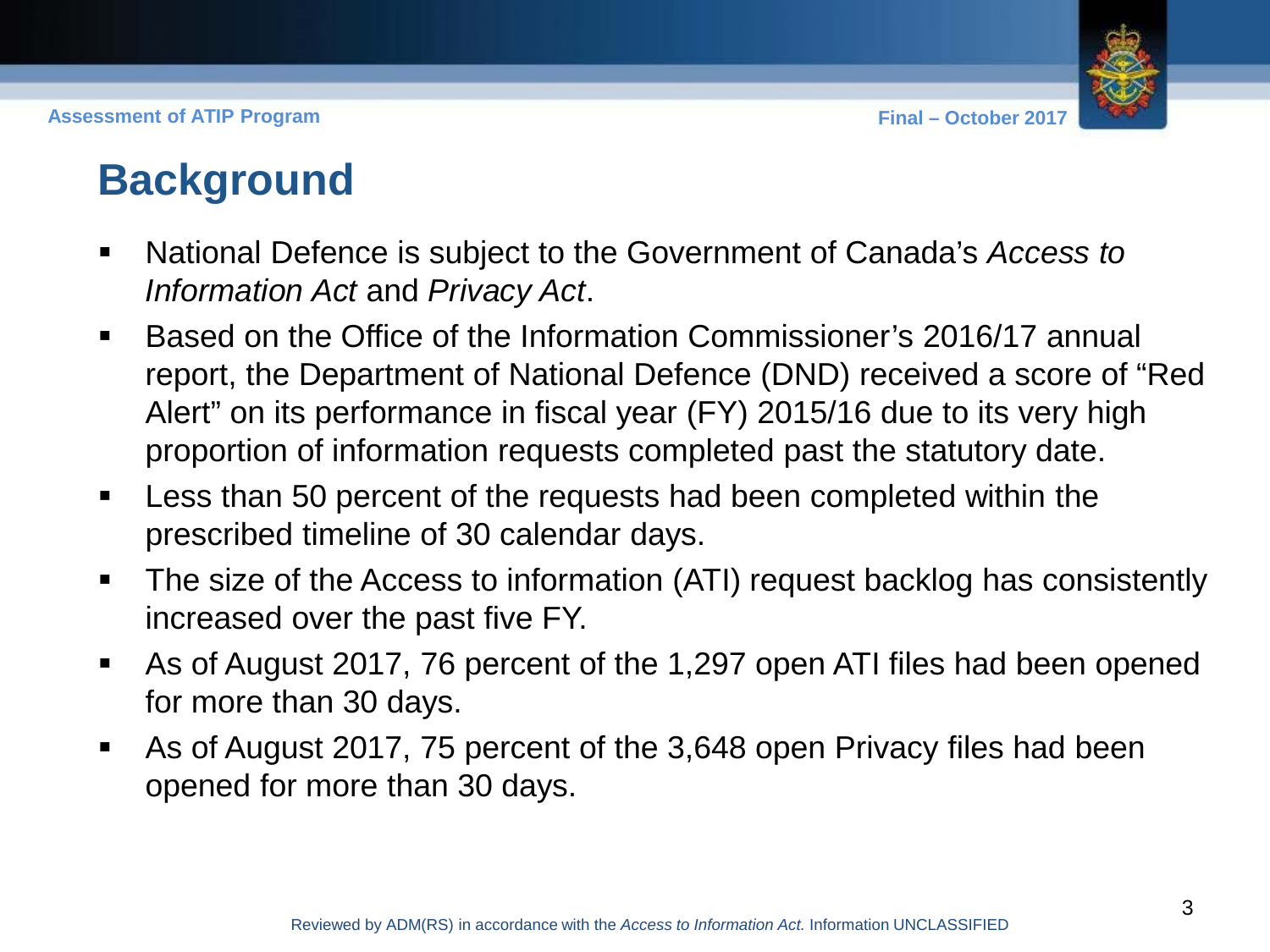

### **Objectives of the Assessment**

- The overall objective of the assessment was to consider the design, operating effectiveness and efficiency of the key processes of the Access to Information and Privacy (ATIP) program. Specifically, the assessment considered the following:
	- o the overall governance and oversight of the ATIP program;
	- o the adequacy of the design of the key ATIP processes;
	- o the operating effectiveness and efficiency of the key ATIP processes.
- The assessment also had the objective to provide implementable guidance and recommendations to help enhance the design, effectiveness and efficiency of the key ATIP processes.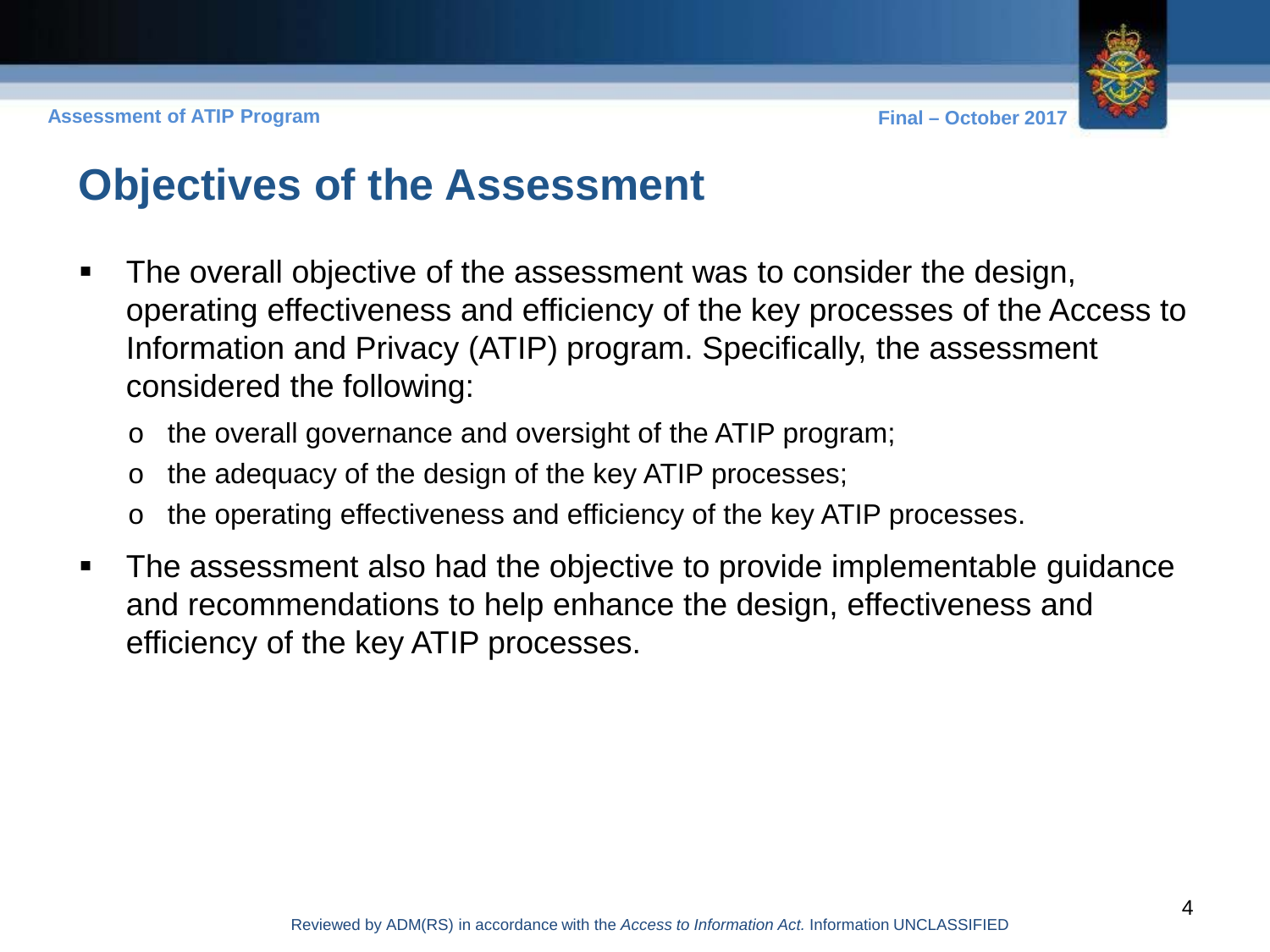

### **Scope of the Assessment**

- The scope of the assessment focused on the following:
	- o Identifying current ATIP practices in place at DND to assess against the following:
		- Treasury Board's ATIP requirements; and
		- best practices at comparable departments.
	- o The assessment covered FYs 2015/16 and 2016/17 but focused on current practices.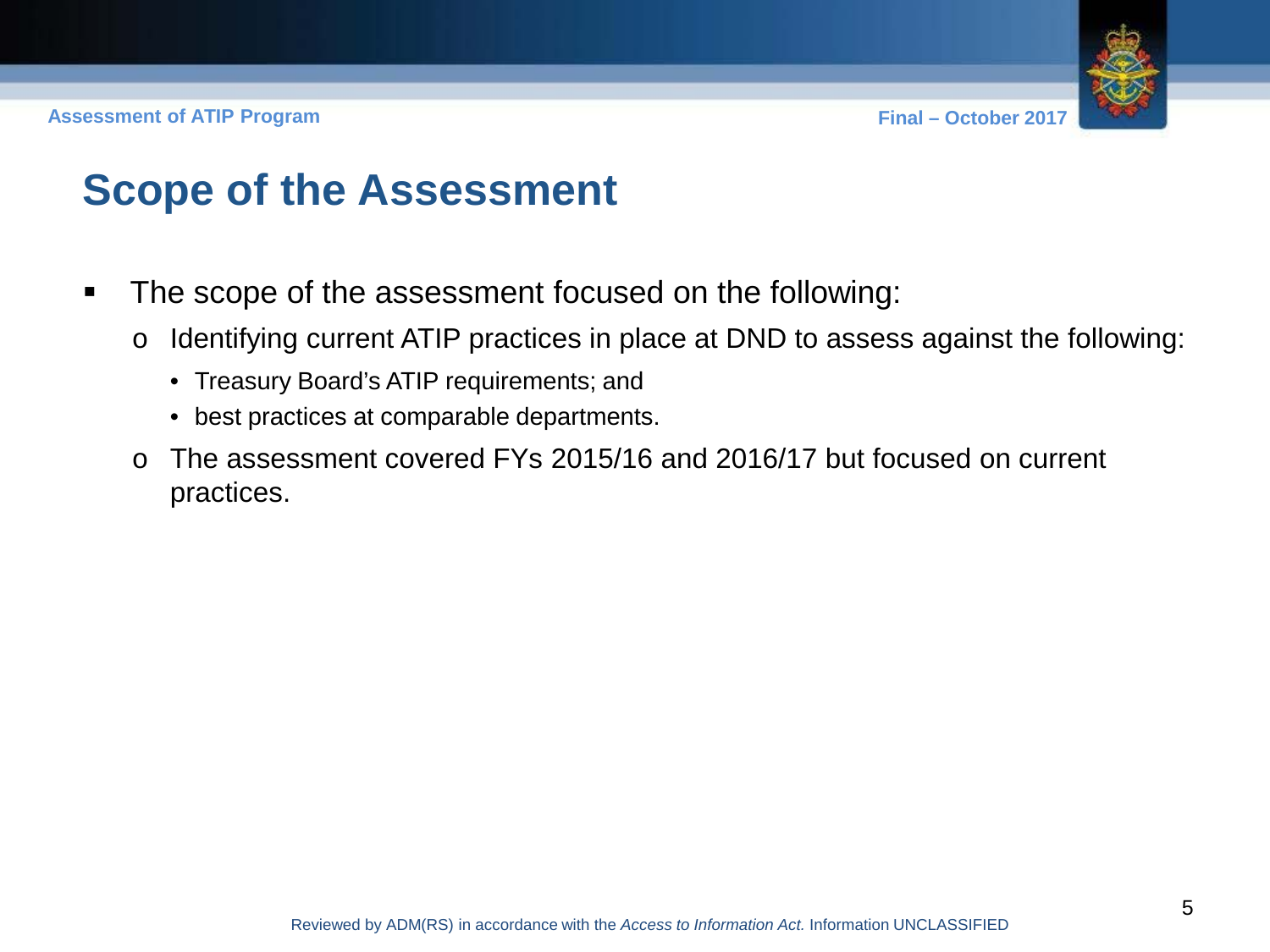

### **Approach of the Assessment**

- The fieldwork was conducted between August 2 and September 15, 2017 and consisted of interviews, documentation review and benchmarking to two other federal departments.
	- o Interviews included selected senior management representatives, including Level 1s (L1), representatives of the Directorate of Access to Information and Privacy (DAIP), liaison officers from selected L1s and representatives of two other federal departments' ATIP units.
	- o The documentation review included, but was not limited to, relevant legislative documentation, DAIP organizational charts, process documentation and workflows, statistical reports and peer organizations' documentation.
	- o This advisory engagement was conducted by KPMG on behalf of ADM(RS). The assessment report was prepared by KPMG.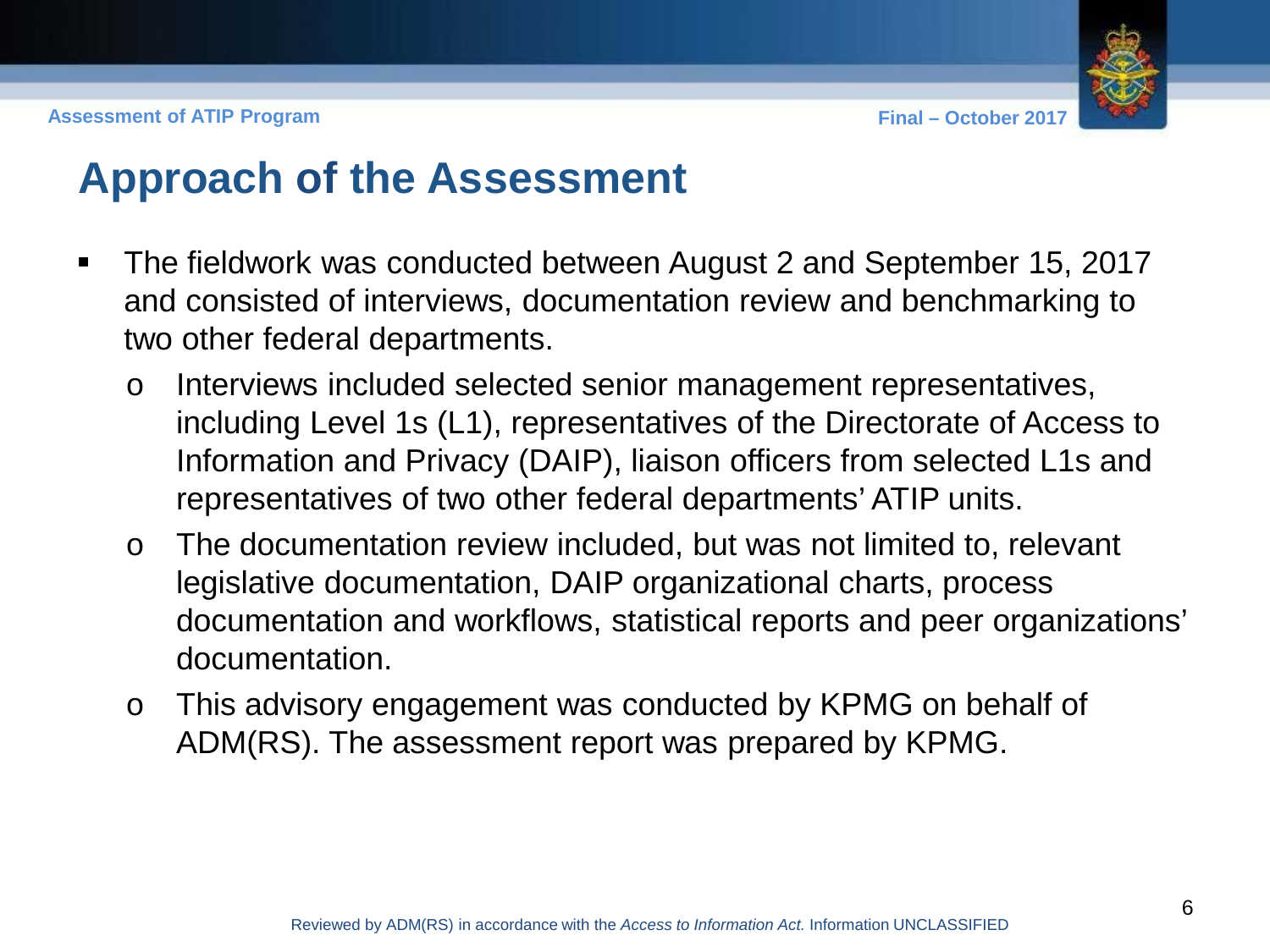

### **Summary of Findings**

The assessment identified seven opportunities for improvement, as follows:

- 1) The Corporate Secretary (Corp Sec) organization should consider implementing an ATIP process guide and formal, in-depth training that would support an enhanced understanding of roles and responsibilities, accountabilities, expectations and the detailed process related to ATIP. The guide and training should be provided to all DND personnel involved in the ATIP process on a regular basis.
- 2) Reports on the overall status of ATI requests (with appropriate details by area and type) should be provided to L1 management on a regular basis (monthly). In addition, these reports, including the status of requests, should be discussed on a regular basis at management meetings.
- 3) Corp Sec, in conjunction with Assistant Deputy Minister (Information Management) (ADM(IM)), should explore the feasibility of technological solutions to enhance the business processes related to ATIP. Specifically, they should consider solutions to reduce the redundancy of paper files, as well as the possibility of implementing a categorized repository of ATIP requests to leverage the search capabilities of available information.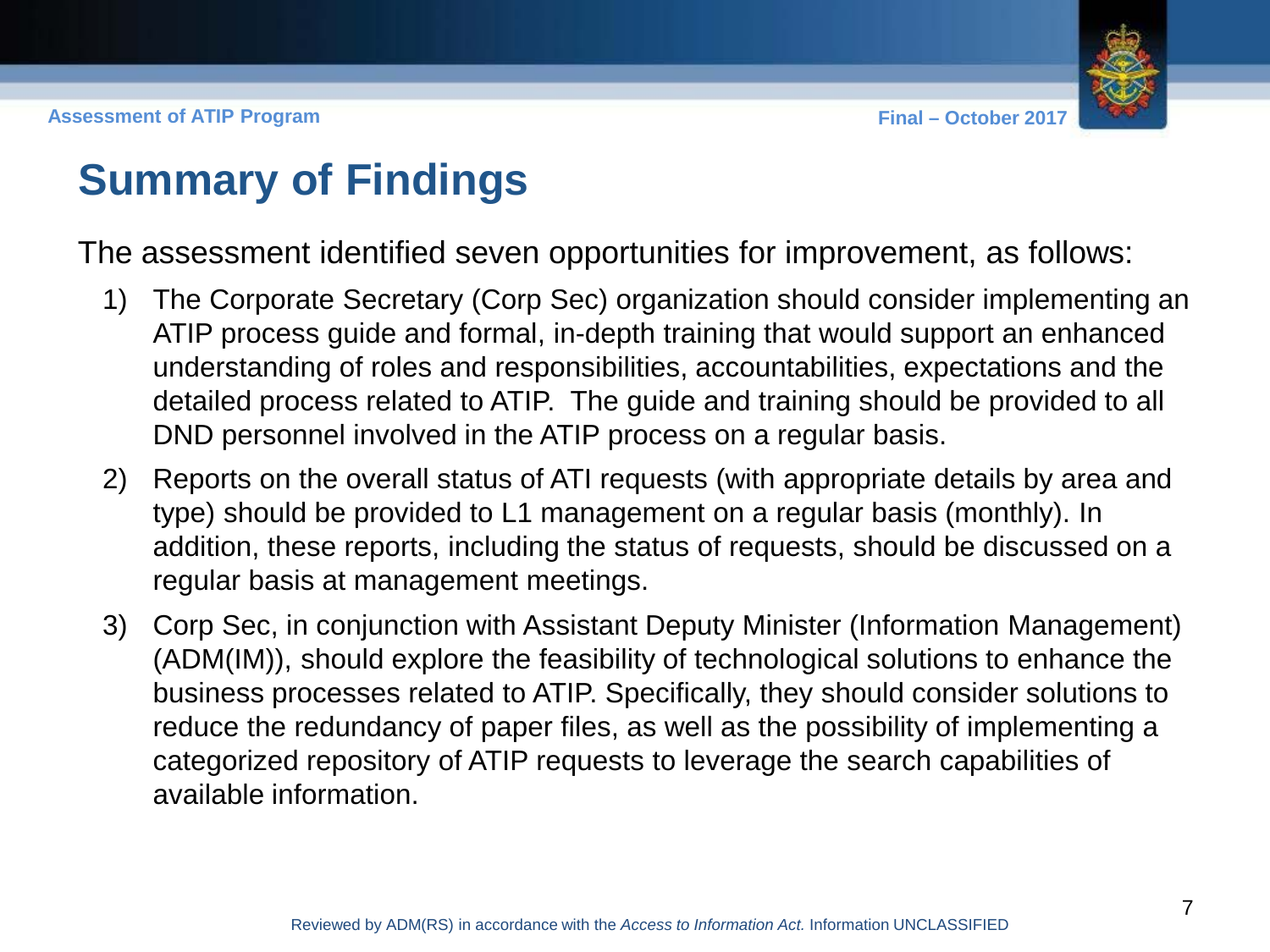**Assessment of ATIP Program Final – October 2017**



### **Summary of Findings (p. 2)**

- 4) Corp Sec should complete a review of the current skill sets of the staff contingent to identify and fill required capacity and capability gaps. Corp Sec should also assess the current organizational structure of DAIP and consider the possibility of separating the operations function and strategy function, as well as creating a team with more experience to assess requests of higher complexity.
- 5) Corp Sec should implement a process to triage requests by type and/or level of complexity to categorize and prioritize requests for more effective and efficient grouping, staff resource allocation and remediation.
- 6) Corp Sec should identify, assess and implement the necessary changes to reduce the current timelines to task ATIP requests by ensuring that the requests are clarified and are assigned to the proper offices of primary interest (OPI) within the standard processing time. In addition, OPIs tasked with a request should respond within 72 hours regarding their ability to complete the request.
- 7) Corp Sec should consider discussing with Chief Military Personnel (CMP) the possibility of releasing medical and dental files to retiring members of the Canadian Armed Forces as part of the exit process.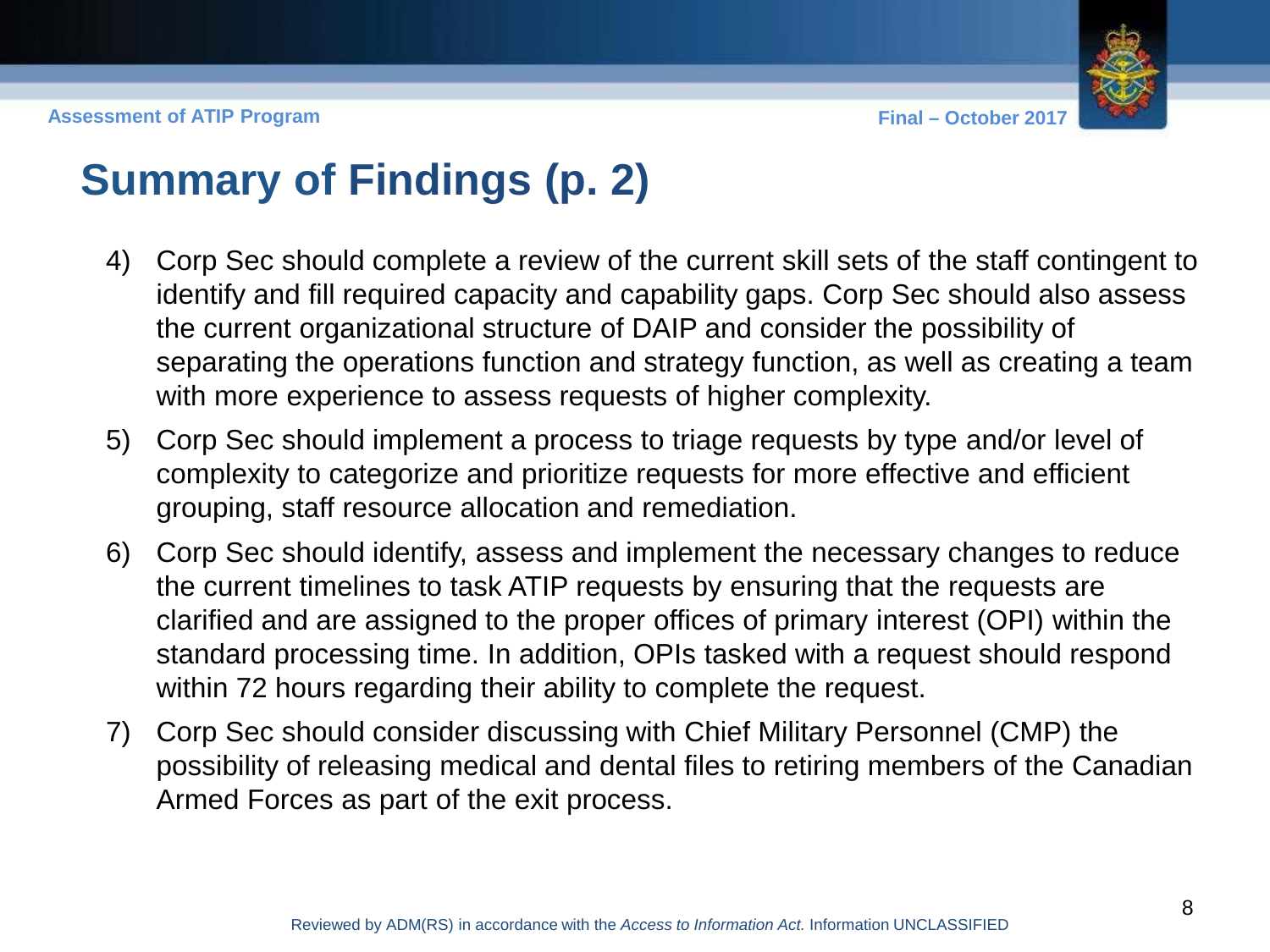

### **Finding: Governance**

**Objective A –** Appropriate governance and oversight for the management of ATIP requests have been established to comply with legislative, Treasury Board and departmental requirements, including mitigating the risk that excluded or exempted information is disclosed.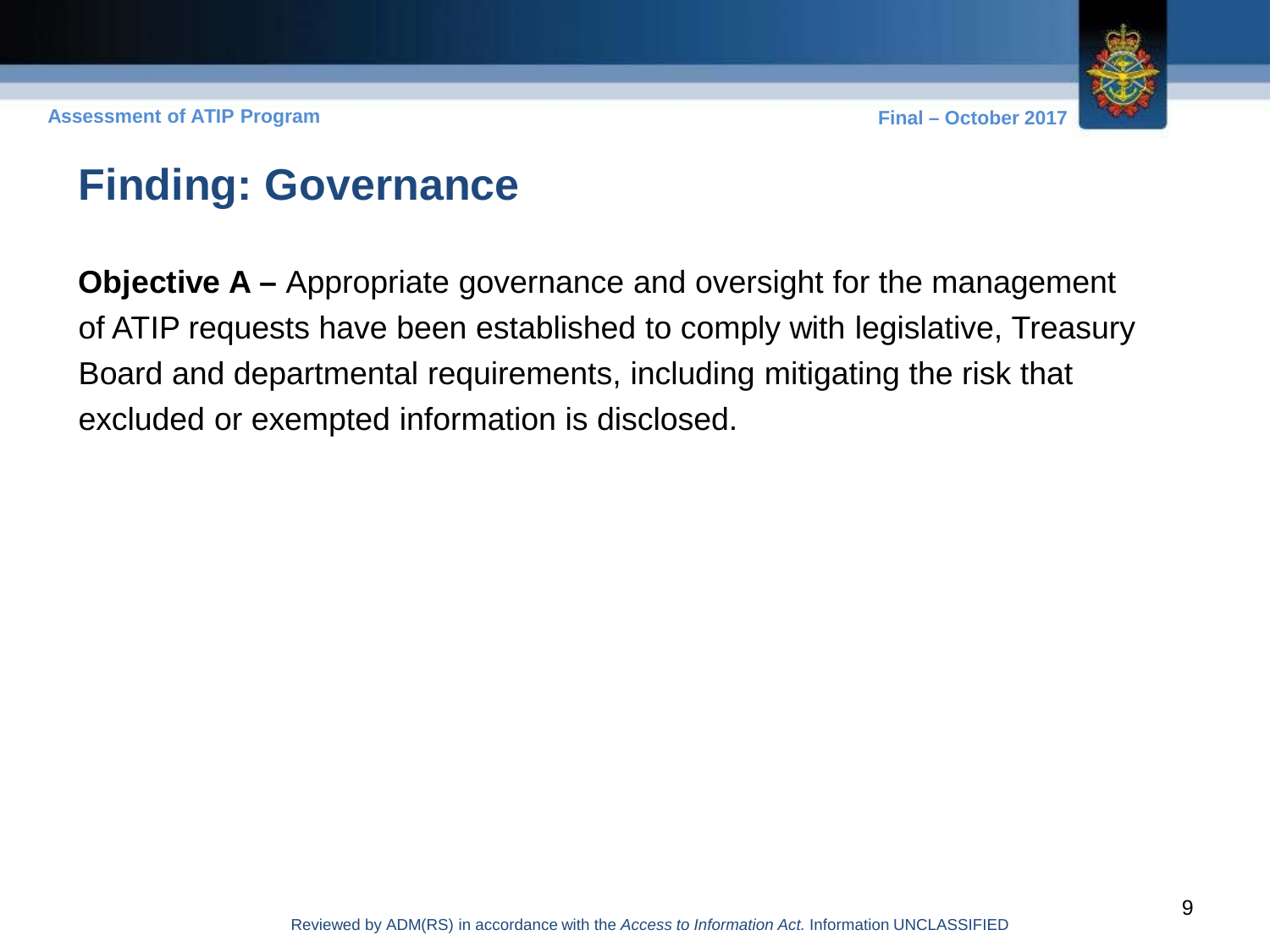

### **Finding: Governance (p. 2)**

**Observation 1 – Roles and Responsibilities:** Roles, responsibilities and accountabilities regarding ATIP functions (shared across the Department) are not clearly understood.

- DAIP has been delegated with the responsibility for ATIP matters within Defence.
- Processing of ATIP requests appears to be a "secondary function" for most staff outside of DAIP and does not appear to be appropriately prioritized.
- The delegation of authority of DAIP is not recognized across the Department, and as such, DAIP does not have the confidence of the other organizations when releasing information for ATI requests.
- Formal training sessions have not been consistently delivered since 2015.
- Given the typical amount of member movement, it is likely that most staff have not received formal ATIP training.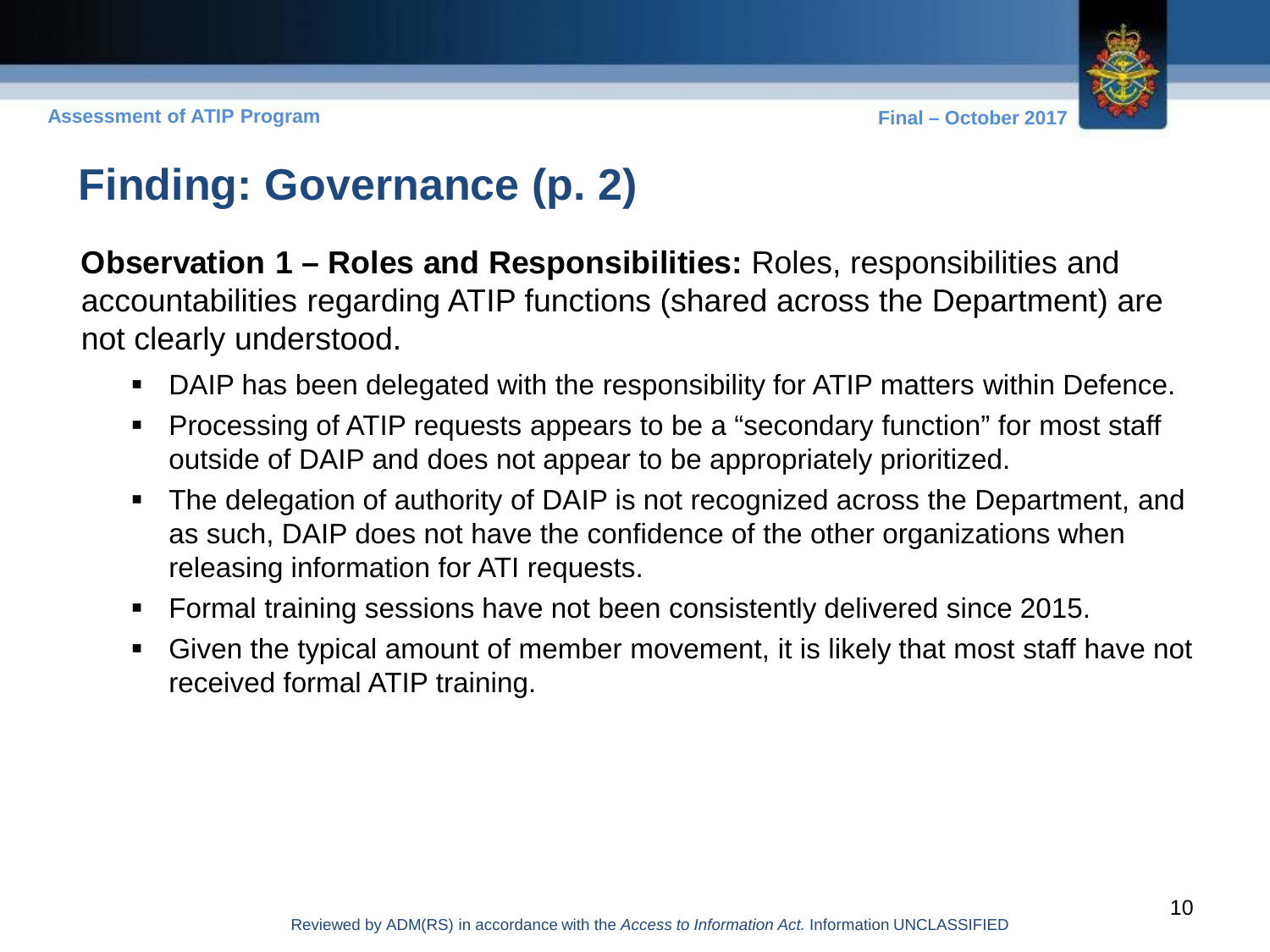

# **Finding: Governance (p. 3)**

### **Observation 1 – Roles and Responsibilities (continued):** Roles,

responsibilities and accountabilities regarding ATIP functions are not clearly understood.

- Some liaison officers have taken the initiative to provide some training to staff in their sector. However, this has not been done consistently across the Department.
- ATIP commitments and performance measures are not included in senior officials' performance management agreements.

### **ADM(RS) Recommendation**

1. It is recommended that Corp Sec consider implementing an ATIP process guide and formal, in-depth training that would support an enhanced understanding of roles and responsibilities, accountabilities, expectations and the detailed process related to ATIP. The guide and training should be provided to all DND personnel involved in the ATIP process on a regular basis.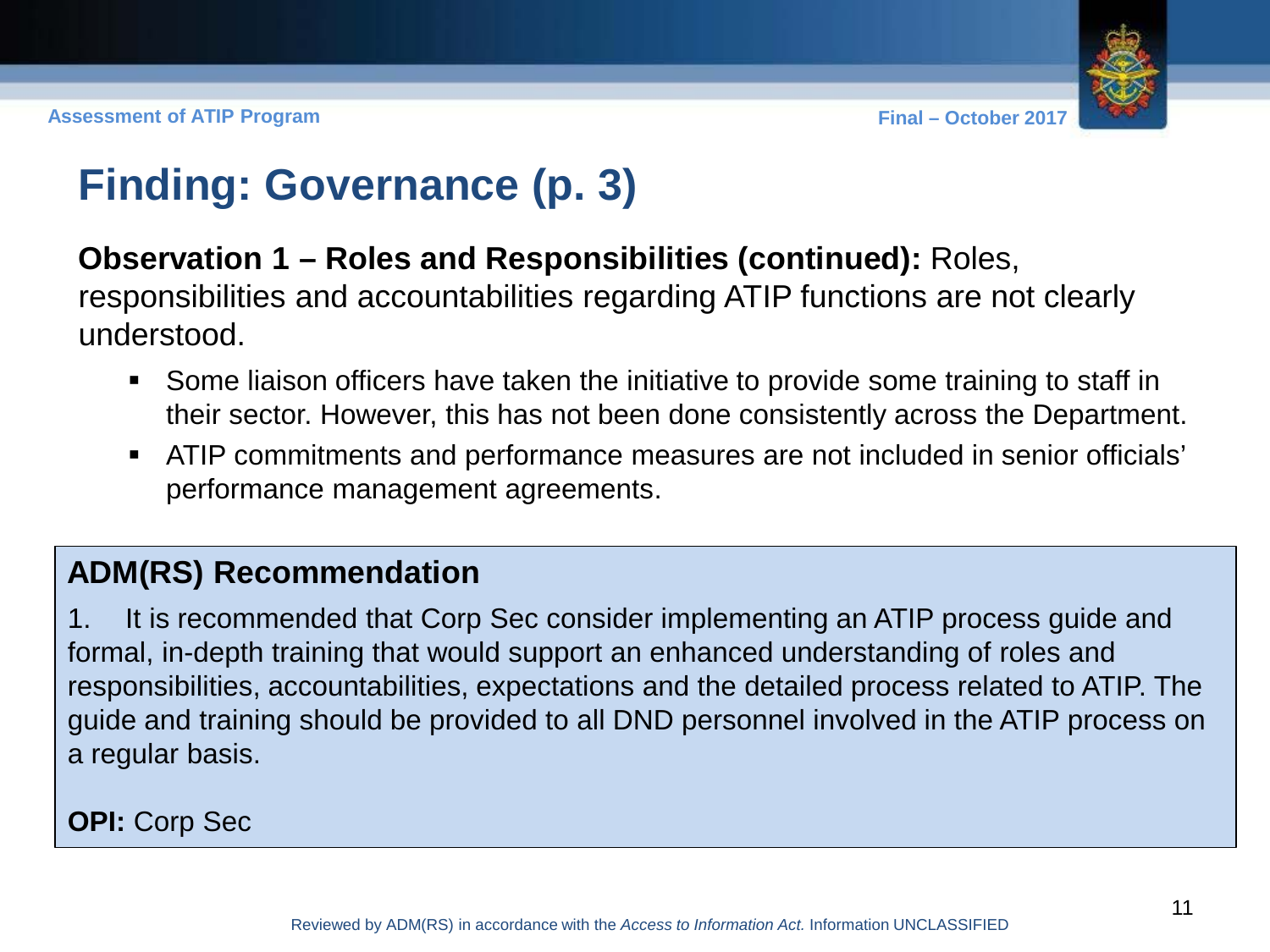

### **Finding: Governance (p. 4)**

**Observation 2 – Information for Decision Making:** Information to monitor and analyze the status of ATIP requests is not provided to senior management external to DAIP on a regular basis.

- Reports providing statistics that summarize the status of ATI requests were not provided to management on a regular basis.
- The status of requests was not a recurring discussion item at management meetings. As such, strategies to reduce the backlog of requests were not regularly discussed.

### **ADM(RS) Recommendation**

2. It is recommended that Corp Sec provide reports on the overall status of ATI requests (with appropriate details by area and type) to L1 management on a regular basis (monthly). In addition, these reports, including the status of requests, should be discussed on a regular basis at management meetings.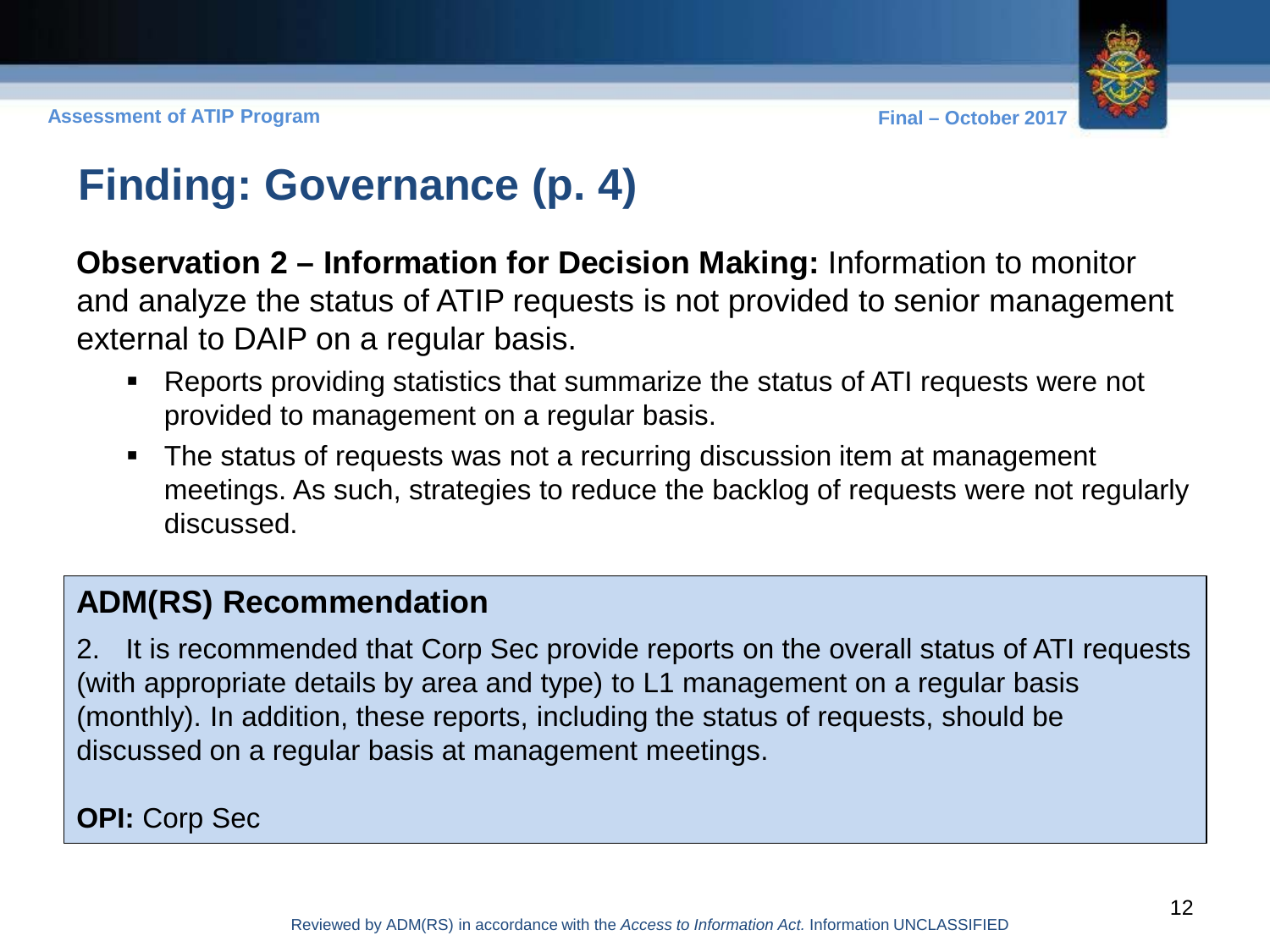### **Finding: Policies and Procedures**

**Objective B –** Policies, procedures and processes for the management of ATIP requests are adequately designed to support compliance with legislation, Treasury Board and departmental requirements, including mitigating the risk that excluded or exempted information is disclosed.

**Observation 3 – Policies and Procedures:** Policies, procedures and processes are generally well designed.

- DND does not have a separate policy for the management of ATIP, relying instead on Treasury Board's policies on ATI and Privacy.
- Processes, including timelines, have been designed to support compliance with legislative requirements.
- In general, the high-level design of the processes and timelines are aligned with the peer organizations benchmarked.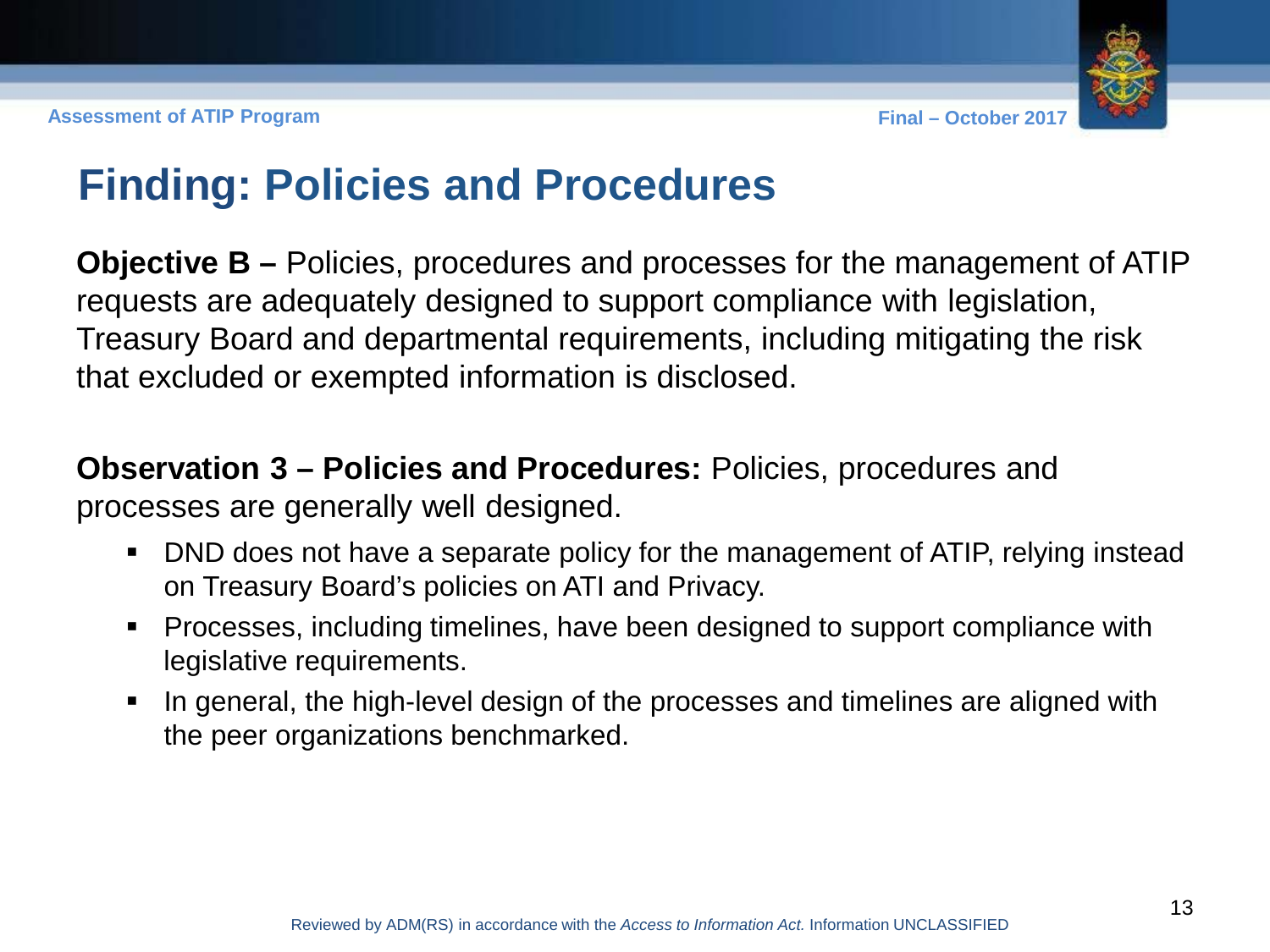### **Finding: Effectiveness of Processes**

**Objective C –** The ATIP processes and control framework for the management of requests is operating effectively to support compliance with legislation, Treasury Board and departmental requirements, including mitigating the risk that excluded or exempted information is disclosed.

**Observation 4 – Documentation Flow:** The ATIP process is largely paper based and manually driven, which contributes to the increase in processing time and the inefficient/ineffective processing of similar requests.

- All documents related to severances are completed manually using the paper version of documents.
- The retrieval process, which may require receiving documents from different units across the country, requires that documents be sent through the mail, which may delay the process.
- Once the OPIs have completed their review, they forward the documents to DAIP using internal mail.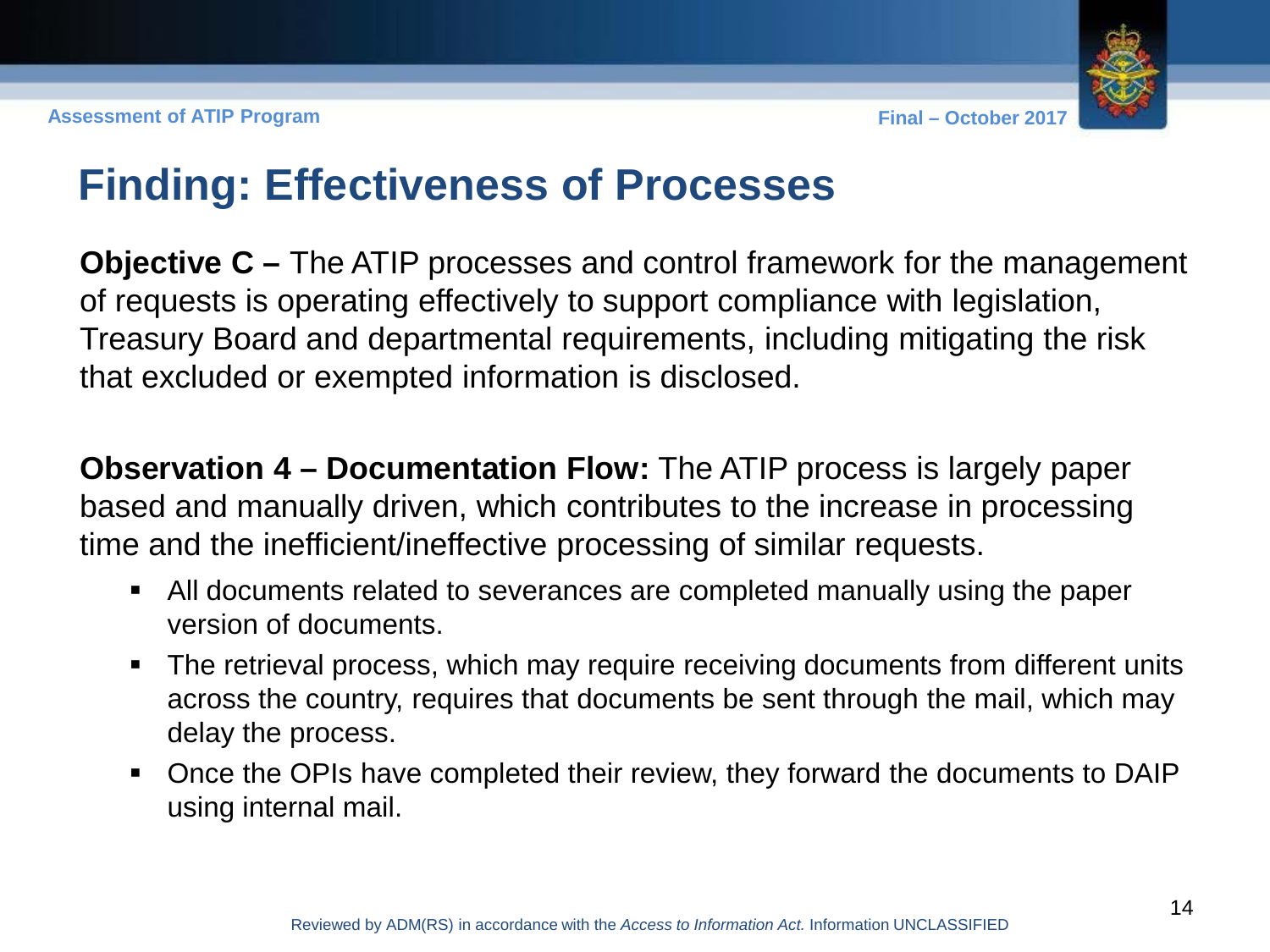

## **Finding: Effectiveness of Processes (p. 2)**

#### **Observation 4 – Documentation Flow (continued):**

- When DAIP staff receive documents, they scan and then upload them into the Data Centre Infrastructure Management system. This also contributes to delays in making requests available to DAIP staff.
- The paper based processing of requests contributes to ineffective categorization and management of ATIP responses, further contributing to the inefficient/ineffective processing of similar responses.

### **ADM(RS) Recommendation**

3. It is recommended that Corp Sec, in conjunction with ADM(IM), explore the feasibility of technological solutions to enhance the business processes related to ATIP. Specifically, they should consider solutions to reduce the redundancy of paper files, as well as the possibility of implementing a categorized repository of ATIP requests to leverage the search capabilities of available information.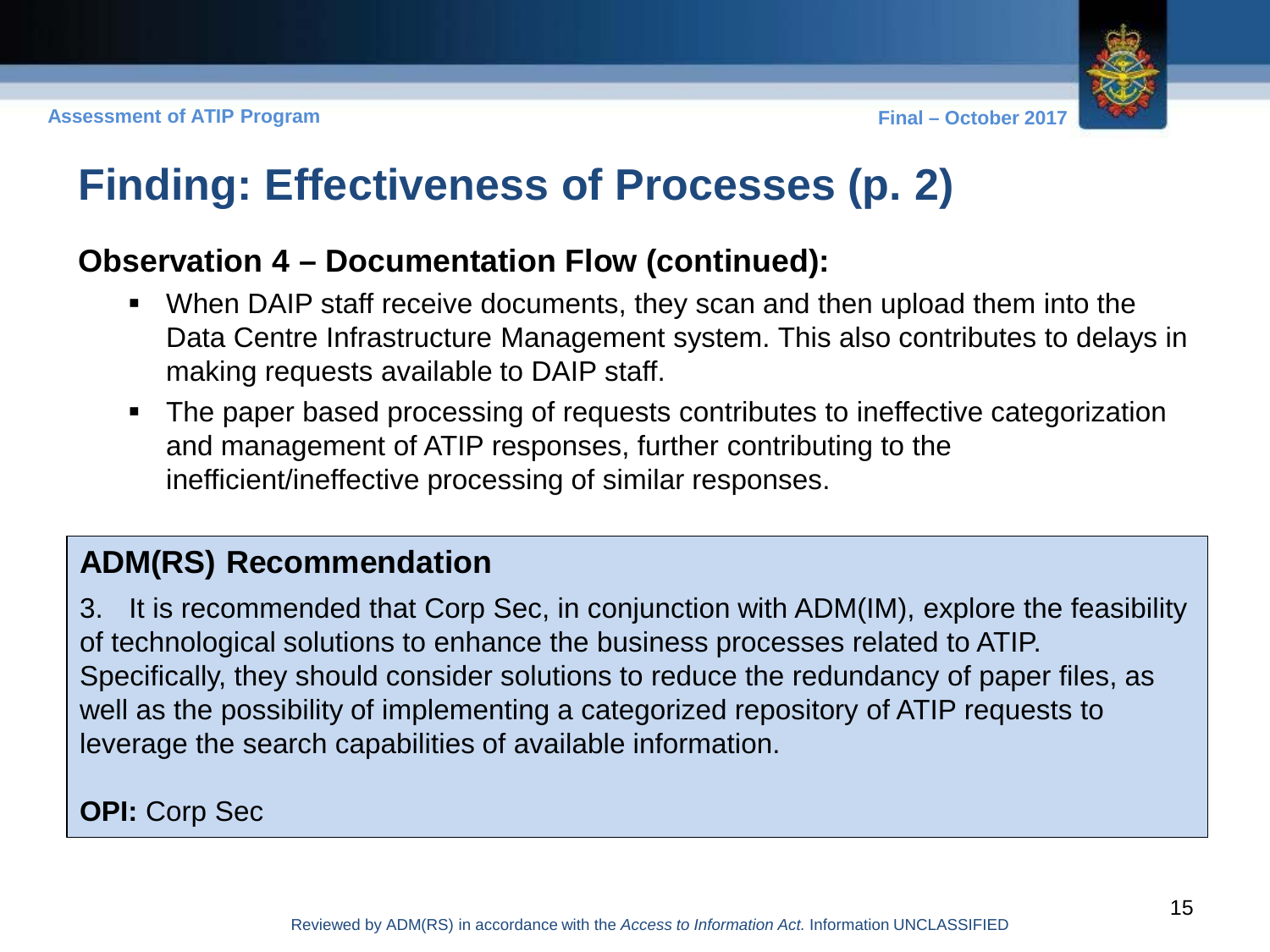

# **Finding: Effectiveness of Processes (p. 3)**

**Observation 5 – People:** DAIP is lacking resources with sufficient ATIP knowledge to complete its requirements.

- As of August 2017, approximately 46 percent of DAIP positions were vacant.
- Many of these vacancies are at the PM-4 and PM-5 levels (team leader and senior analyst).
- According to DAIP management, a large number of staff transferred to other departments due to challenges in the working environment, as well as the fact that the Directorate will be moving to the Carling Campus.

### **ADM(RS) Recommendation**

4. It is recommended that Corp Sec complete a review of the current skill sets of the staff contingent to identify and fill required capacity and capability gaps. Corp Sec should also assess the current organizational structure of DAIP and consider the possibility of separating the operations function and strategy function, as well as creating a team with more experience to assess requests of higher complexity.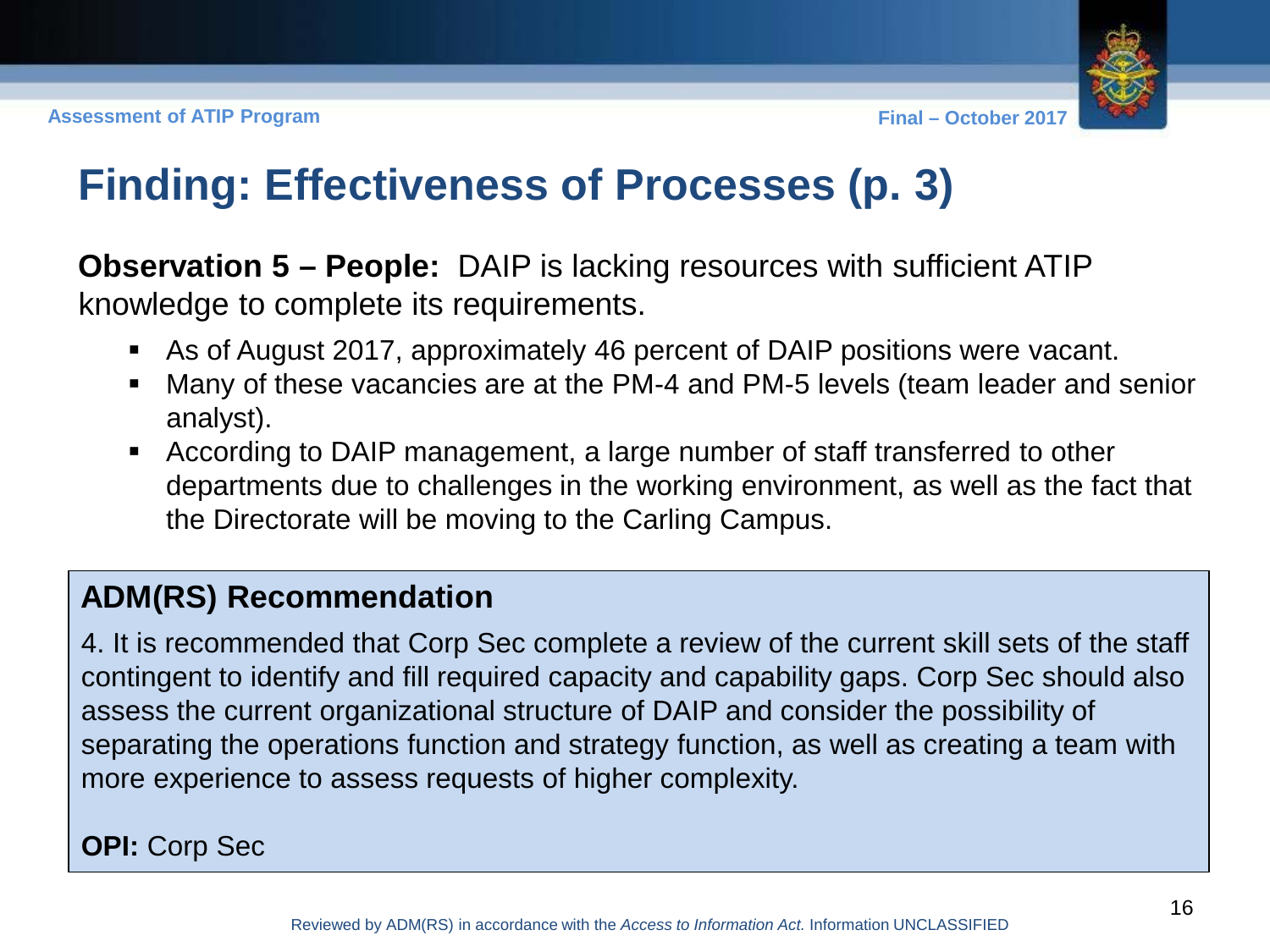

### **Finding: Effectiveness of Processes (p. 4)**

**Observation 6 – Clarity of Requests:** Processing of requests may take longer than required due to the complexity and/or lack of clarity of the request.

- OPIs are assigned a total of 14 calendar days (approximately 10 work days) to respond to a request with their recommendations.
- Analysis of statistics for FY 2017/18 demonstrated that the average number of days for retrieval and response by OPIs was 18 calendar days.
- I In many cases, complex and/or unclear requests require the extraction and severance of a large quantity of documentation.
- I In many cases, the OPIs return the requests to DAIP and ask that they obtain further clarification from the requester three to five days after the original tasking.
- The size of the ATI backlog has consistently increased over the past five fiscal years.
- As of August 2017, 76 percent of the 1,297 open ATI files had been opened for more than 30 days.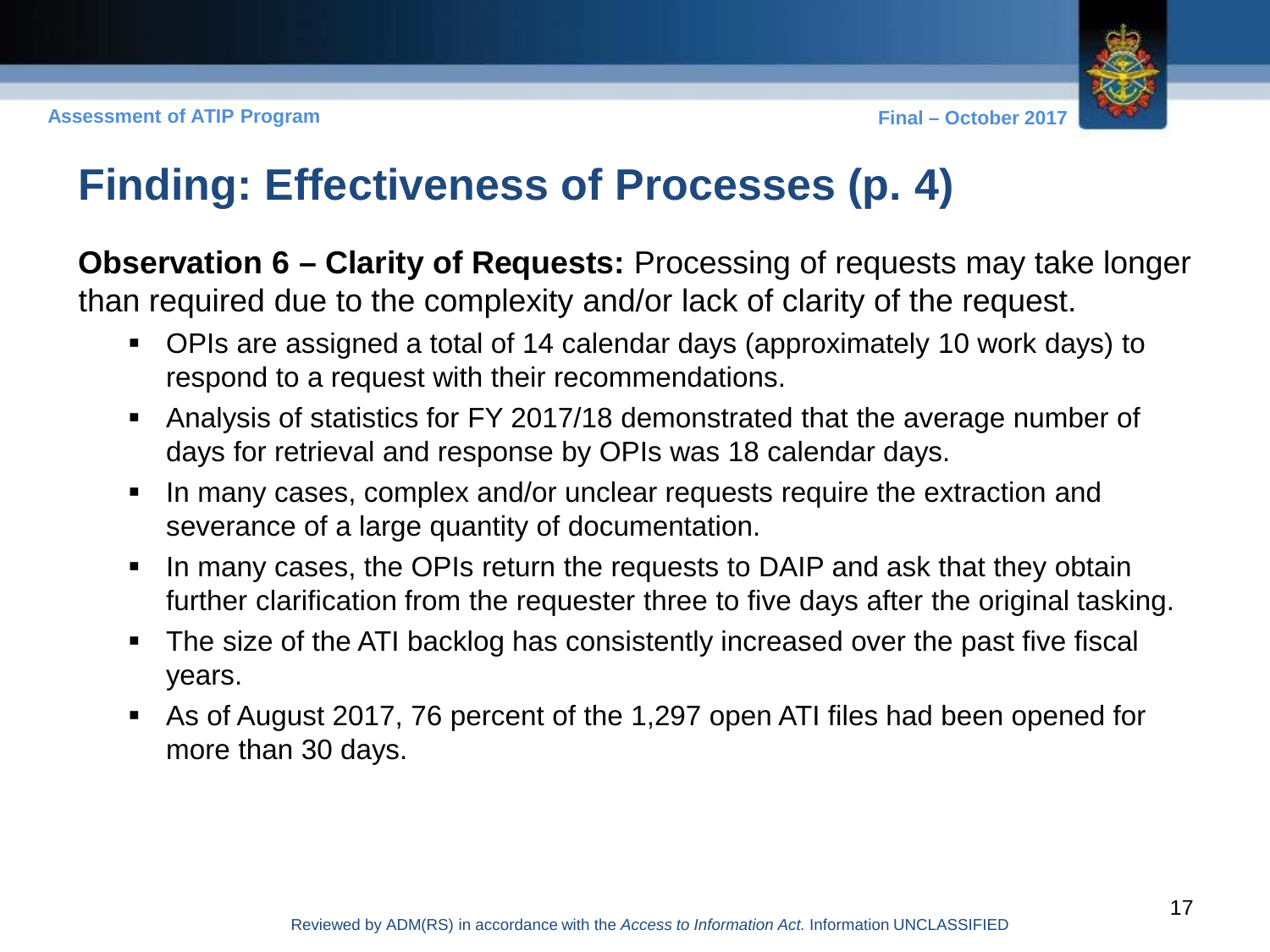# **Finding: Effectiveness of Processes (p. 5)**

**Observation 6 – Clarity of Requests (cont'd)**

#### **ADM(RS) Recommendation**

5. It is recommended that Corp Sec implement a process to triage requests by type and/or level of complexity to categorize and prioritize requests for more effective and efficient grouping, staff resource allocation and remediation.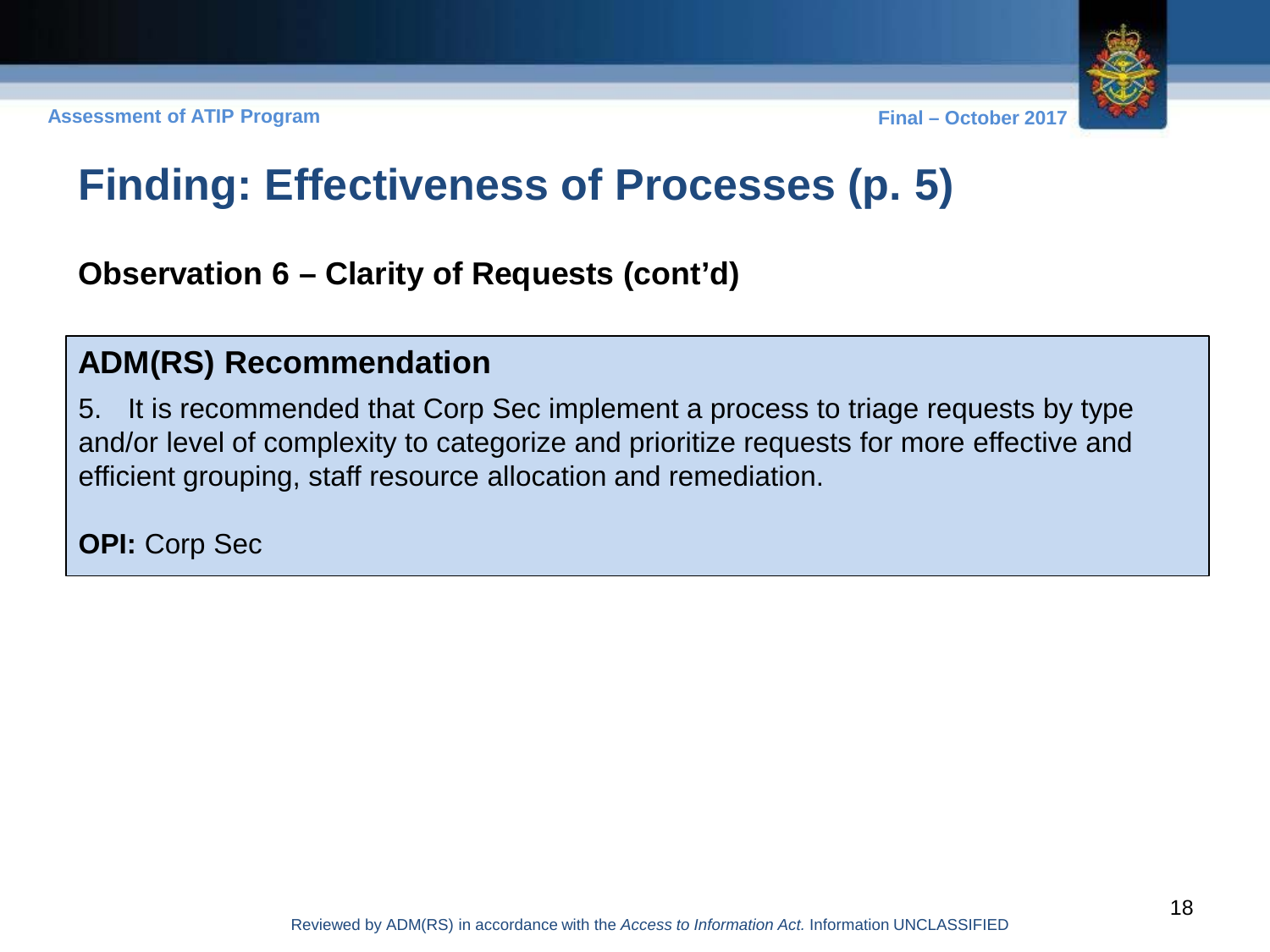### **Finding: Effectiveness of Processes (p. 6)**

**Observation 7 – Tasking:** The timeline to task an ATIP request to the proper OPI can contribute to delays in the overall process.

- The DND standard to clarify requests and forward to the appropriate OPI is one to two days.
- A DAIP review of FY 2012/13 statistics demonstrated that the process to clarify requests took on average 13 days.
- A number of interviewees have noted that there are usually delays in the tasking process. These delays may be due to the fact that the tasking officer may not have sufficient knowledge of the information requirement and/or the Department to identify the proper OPI.

### **ADM(RS) Recommendation**

6. It is recommended that Corp Sec identify, assess and implement the necessary changes to reduce the current timelines to task ATIP requests by ensuring that the requests are clarified and are assigned to the proper OPIs within the standard processing time. In addition, OPIs tasked with a request should respond within 72 hours regarding their ability to complete the request.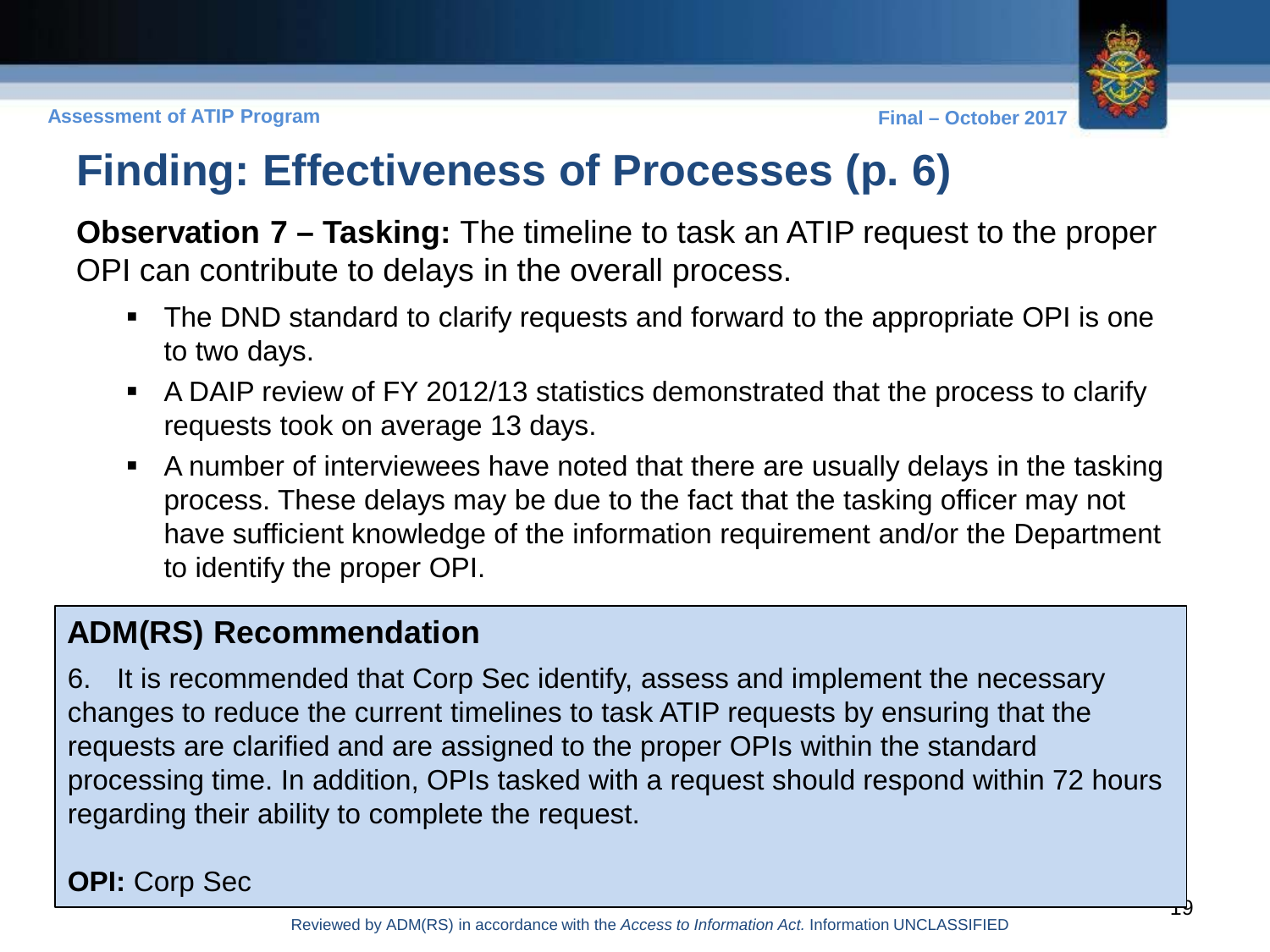# **Finding: Effectiveness of Processes (p. 7)**

**Observation 8 – Privacy Requests:** There is a large number of Privacy requests related to medical and dental information.

- Privacy requests have increased considerably in the past four years.
- DAIP received a total of 8,245 Privacy requests in FY 2016/17.
- A review of prior years' data revealed that approximately 35 percent of these requests relate to CAF medical records and 17 percent relate to CAF dental records.
- As of August 2017, 75 percent of the 3,648 open Privacy files had been opened for more than 30 days.

### **ADM(RS) Recommendation**

7. It is recommended that Corp Sec consider discussing with CMP the possibility of releasing medical and dental files to retiring members of the Canadian Armed Forces as part of the exit process.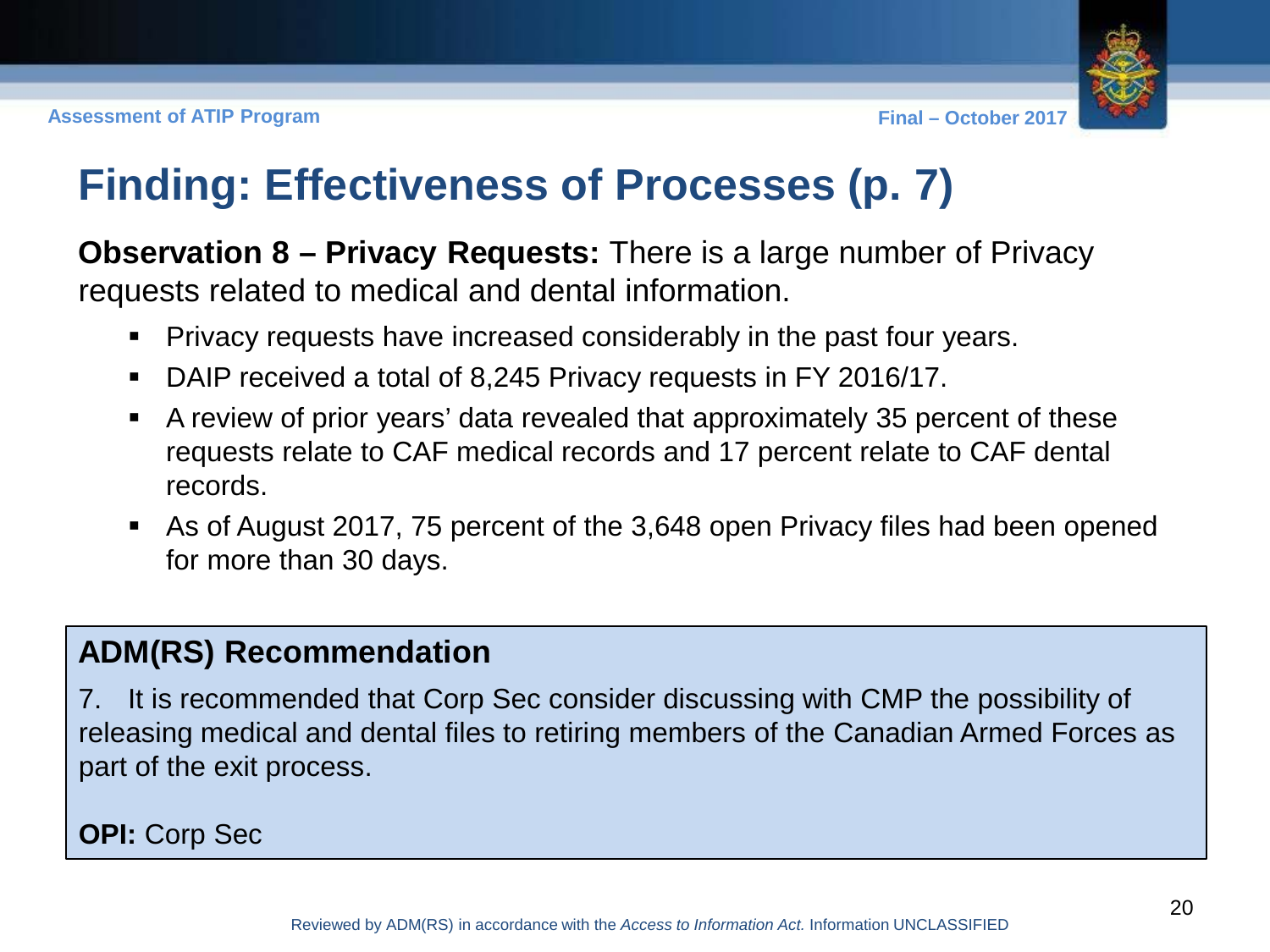

### **Annex A─Management Action Plan**

#### **ADM(RS) Recommendation**

1. It is recommended that Corp Sec consider implementing an ATIP process guide and formal, in-depth training that would support an enhanced understanding of roles and responsibilities, accountabilities, expectations and the detailed process related to ATIP. The guide and training should be provided to all DND personnel involved in the ATIP process on a regular basis.

|                        | <b>Management Action</b>                                                                                                                                                                                         | <b>Target Date</b>                                       |
|------------------------|------------------------------------------------------------------------------------------------------------------------------------------------------------------------------------------------------------------|----------------------------------------------------------|
| $\bullet$<br>$\bullet$ | In the short-term, stop-gap training will be provided to tasking liaison officers.<br>A plan for the development and delivery of formal training and guide to DND<br>personnel will be prepared and implemented. | December 2017<br>March $2018 -$<br>Training<br>developed |
| <b>OPI:</b> Corp Sec   |                                                                                                                                                                                                                  | March $2019 -$<br>Training<br>implemented                |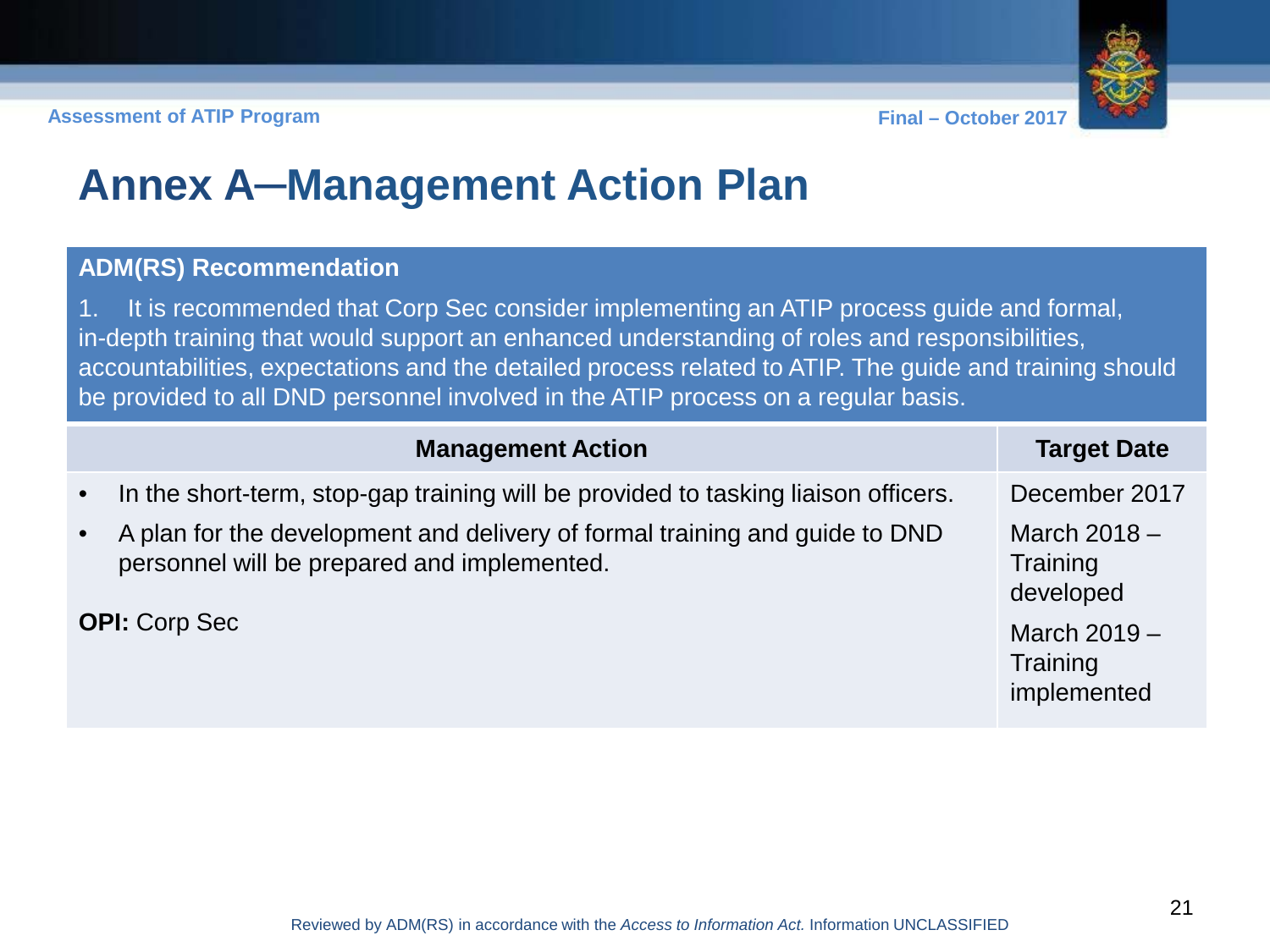# **Annex A─Management Action Plan (p. 2)**

#### **ADM(RS) Recommendation**

2. It is recommended that Corp Sec provide reports on the overall status of ATI requests (with appropriate details by area and type) to L1 management on a regular basis (monthly). In addition, these reports, including the status of requests, should be discussed on a regular basis at management meetings.

|                      | <b>Management Action</b>                                                                                                                                | <b>Target Date</b> |
|----------------------|---------------------------------------------------------------------------------------------------------------------------------------------------------|--------------------|
| $\bullet$            | Regular monthly reports will be provided to L1 management, recognizing that<br>these will continue to be refined as the performance reporting improves. | February 2018      |
| $\bullet$            | This subject will be raised and discussed at the Defence Management<br>Committee on a quarterly basis.                                                  | December 2017      |
| <b>OPI:</b> Corp Sec |                                                                                                                                                         |                    |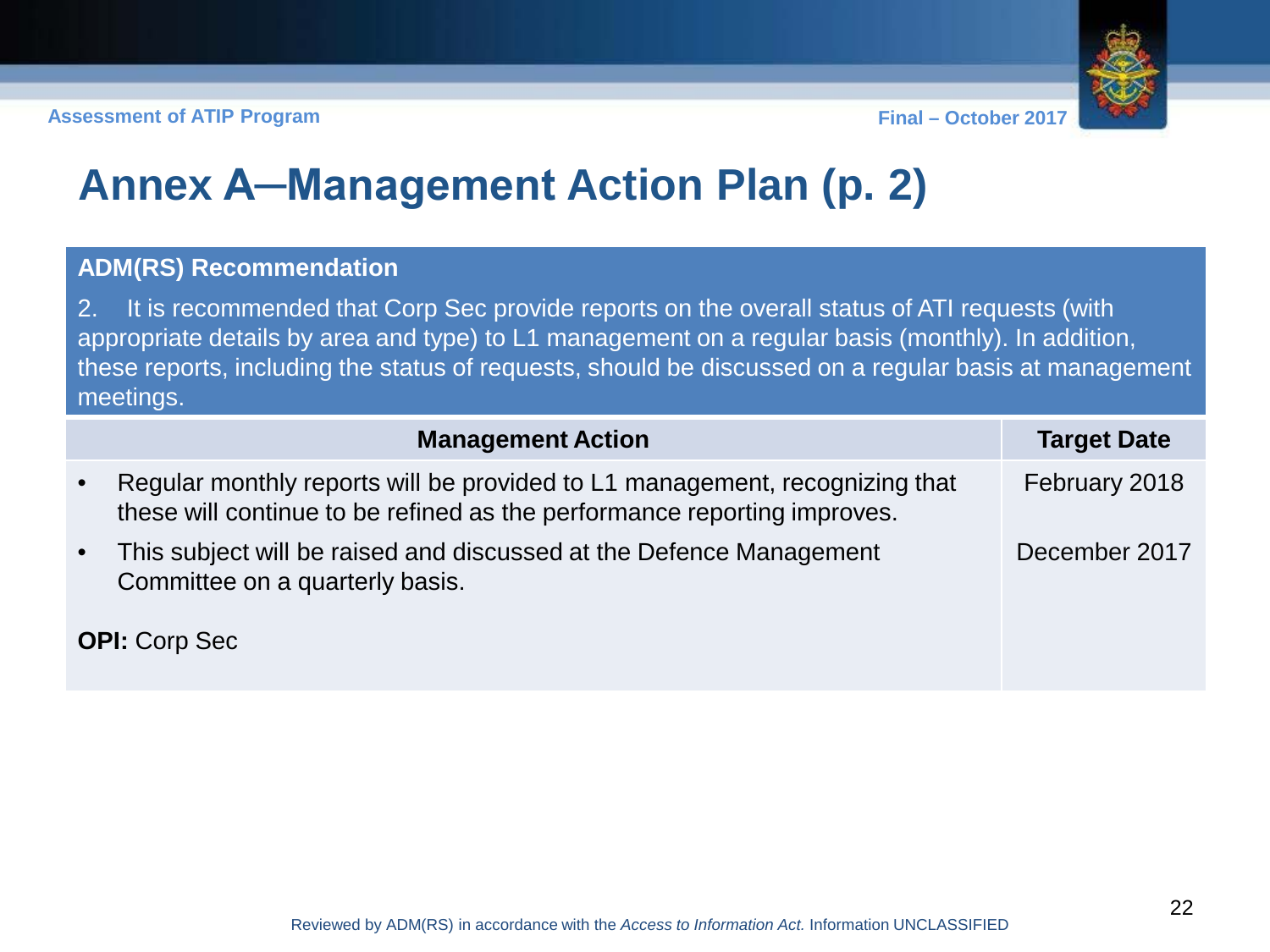# **Annex A─Management Action Plan (p. 3)**

#### **ADM(RS) Recommendation**

3. It is recommended that Corp Sec, in conjunction with ADM(IM), explore the feasibility of technological solutions to enhance the business processes related to ATIP. Specifically, they should consider solutions to reduce the redundancy of paper files, as well as the possibility of implementing a categorized repository of ATIP requests to leverage the search capabilities of available information.

|                               | <b>Management Action</b>                                                                                                                     | <b>Target Date</b> |
|-------------------------------|----------------------------------------------------------------------------------------------------------------------------------------------|--------------------|
| $\bullet$                     | ADM(IM) will be engaged to explore the feasibility of technological solutions,<br>leveraging existing tools in other government departments. | <b>March 2018</b>  |
| <b>OPI:</b> Corp Sec, ADM(IM) |                                                                                                                                              |                    |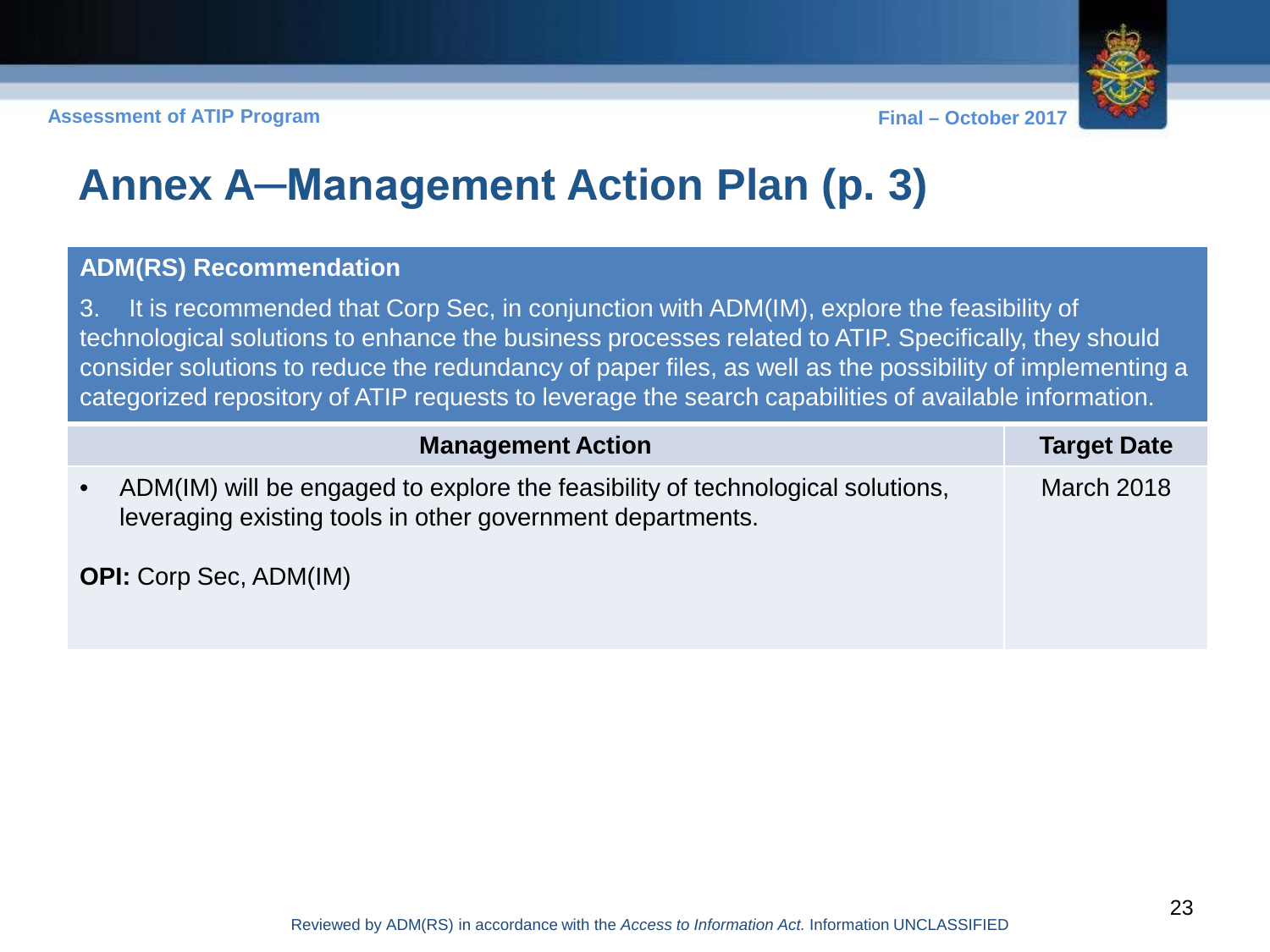# **Annex A─Management Action Plan (p. 4)**

#### **ADM(RS) Recommendation**

4. It is recommended that Corp Sec complete a review of the current skill sets of the staff contingent to identify and fill required capacity and capability gaps. Corp Sec should also assess the current organizational structure of DAIP and consider the possibility of separating the operations function and strategy function, as well as creating a team with more experience to assess requests of higher complexity.

|           | <b>Management Action</b>                                                                                                                                                                                                                                                | <b>Target Date</b> |
|-----------|-------------------------------------------------------------------------------------------------------------------------------------------------------------------------------------------------------------------------------------------------------------------------|--------------------|
| $\bullet$ | Given the significant shortage of staff in all areas, staffing priorities that are key<br>to successful processing and closing of request files have been identified. A<br>number of staffing mechanisms are currently being considered to find suitable<br>candidates. | Ongoing            |
| $\bullet$ | Staffing of the director position, with extensive ATIP and change management<br>experience is ongoing.                                                                                                                                                                  | November 2017      |
| $\bullet$ | An organizational structure review with support from Assistant Deputy Minister<br>(Human Resources - Civilian), including an analysis of capability gaps, will be<br>completed and inform an integrated human resources business plan.                                  | March 2018         |
|           | <b>OPI:</b> Corp Sec                                                                                                                                                                                                                                                    |                    |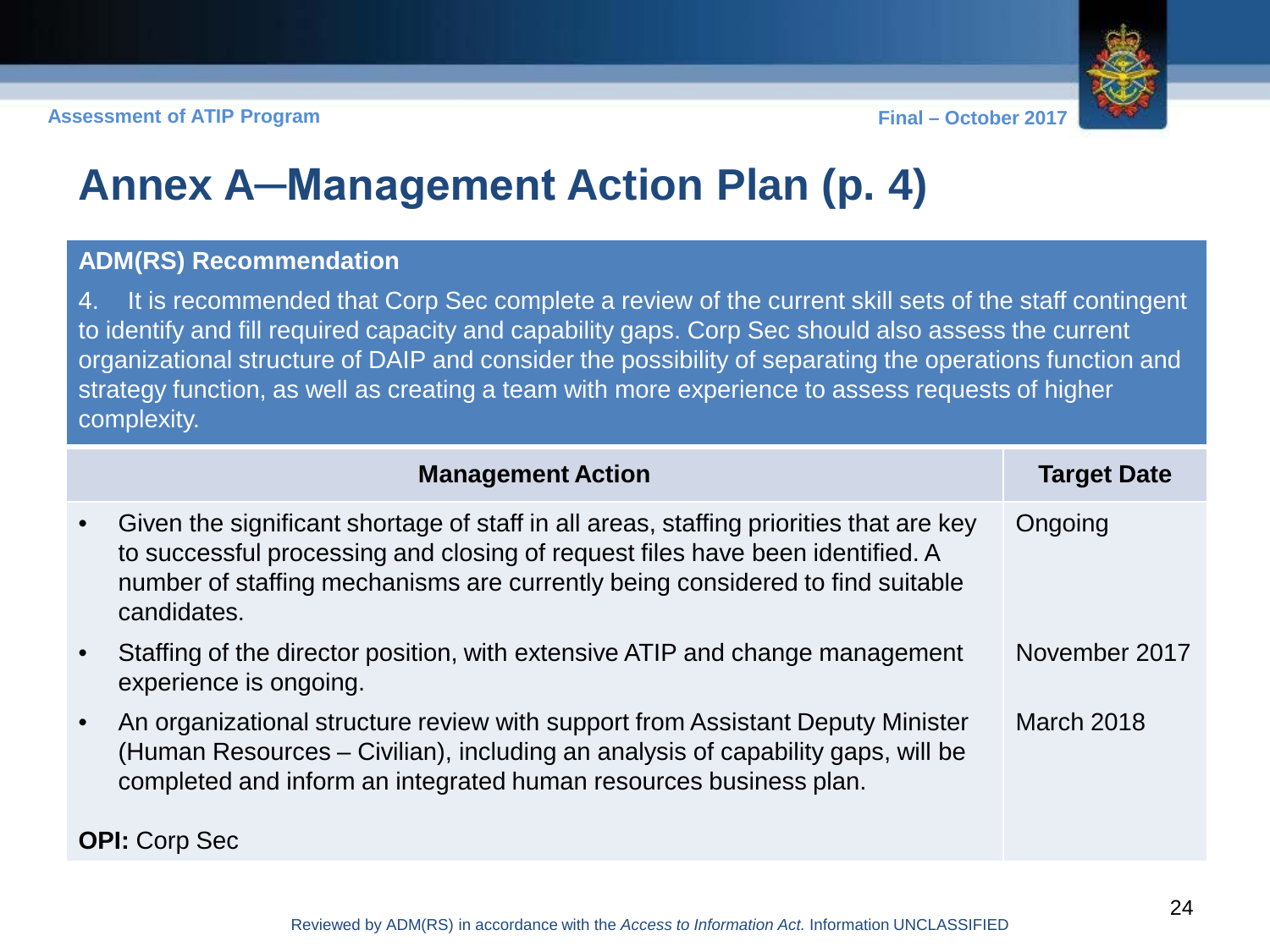# **Annex A─Management Action Plan (p. 5)**

#### **ADM(RS) Recommendation**

5. It is recommended that Corp Sec implement a process to triage requests by type and/or level of complexity to categorize and prioritize requests for more effective and efficient grouping, staff resource allocation and remediation.

|                      | <b>Management Action</b>                                                                                                                                                                                                                                                                                                     | <b>Target Date</b>                                            |
|----------------------|------------------------------------------------------------------------------------------------------------------------------------------------------------------------------------------------------------------------------------------------------------------------------------------------------------------------------|---------------------------------------------------------------|
| $\bullet$            | Upon the staffing of the director position, a review of the existing process will be<br>carried out with a view to formalize and/or improve the current triage process,<br>combined with appropriate staff allocation and competencies. This will also be<br>incorporated into the integrated human resources business plan. | Contingent<br>upon structure<br>review in<br><b>June 2018</b> |
| <b>OPI:</b> Corp Sec |                                                                                                                                                                                                                                                                                                                              |                                                               |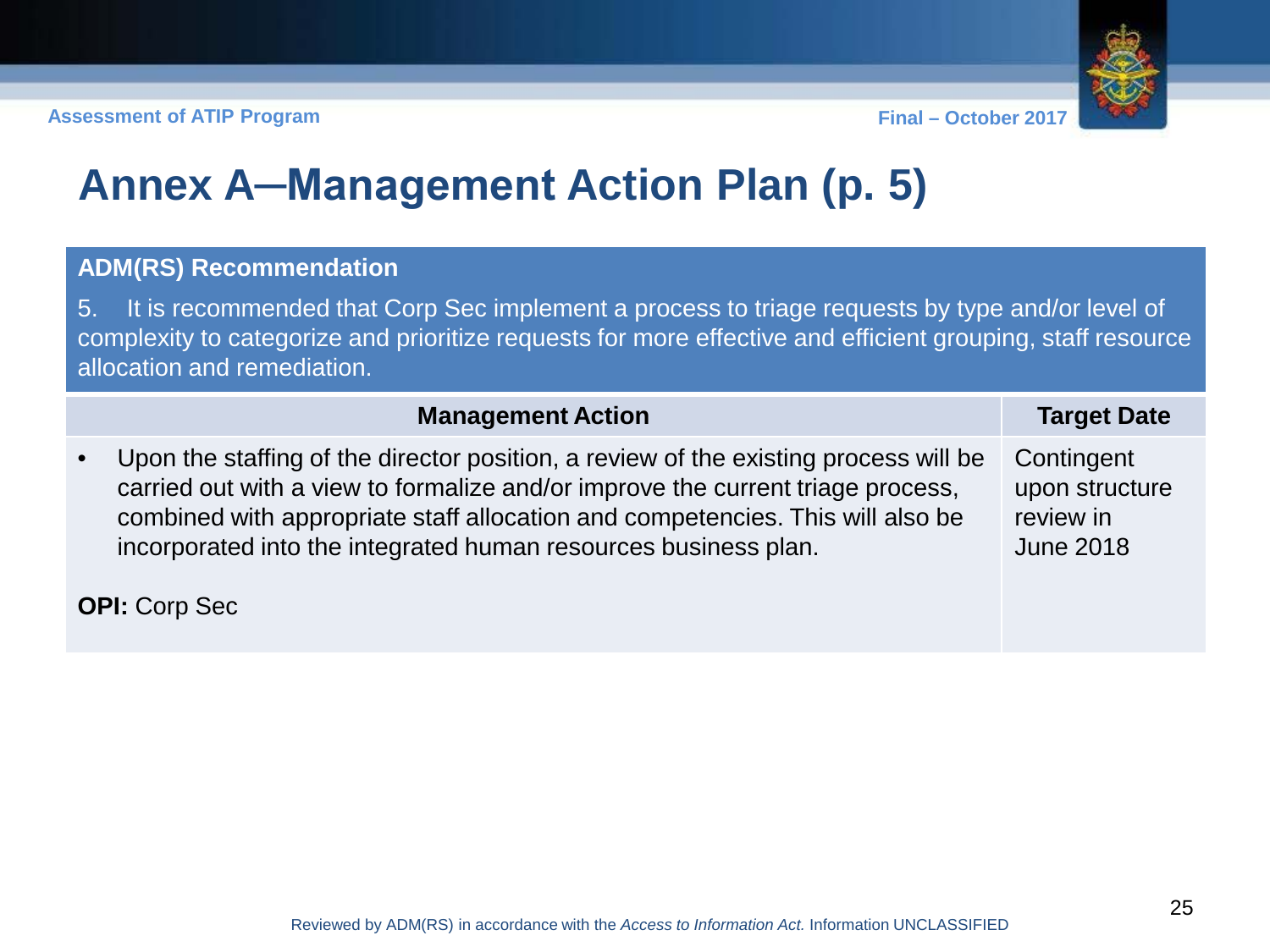# **Annex A─Management Action Plan (p. 6)**

#### **ADM(RS) Recommendation**

6. It is recommended that Corp Sec identify, assess and implement required changes to reduce the current timelines to task ATIP requests by ensuring that the requests are clarified and are assigned to the proper OPIs within the standard processing time. In addition, OPIs tasked with a request should respond within 72 hours regarding their ability to complete the request.

|                      | <b>Management Action</b>                                                                                                                                                                                                                                                                                  | <b>Target Date</b> |
|----------------------|-----------------------------------------------------------------------------------------------------------------------------------------------------------------------------------------------------------------------------------------------------------------------------------------------------------|--------------------|
| $\bullet$            | Upon the staffing of the director position, a review of the existing process and<br>implementation of service standards will be carried out and appropriate<br>measures taken and incorporated into the integrated human resources business<br>plan. This is significantly impacted by shortage of staff. | September<br>2018  |
| <b>OPI:</b> Corp Sec |                                                                                                                                                                                                                                                                                                           |                    |